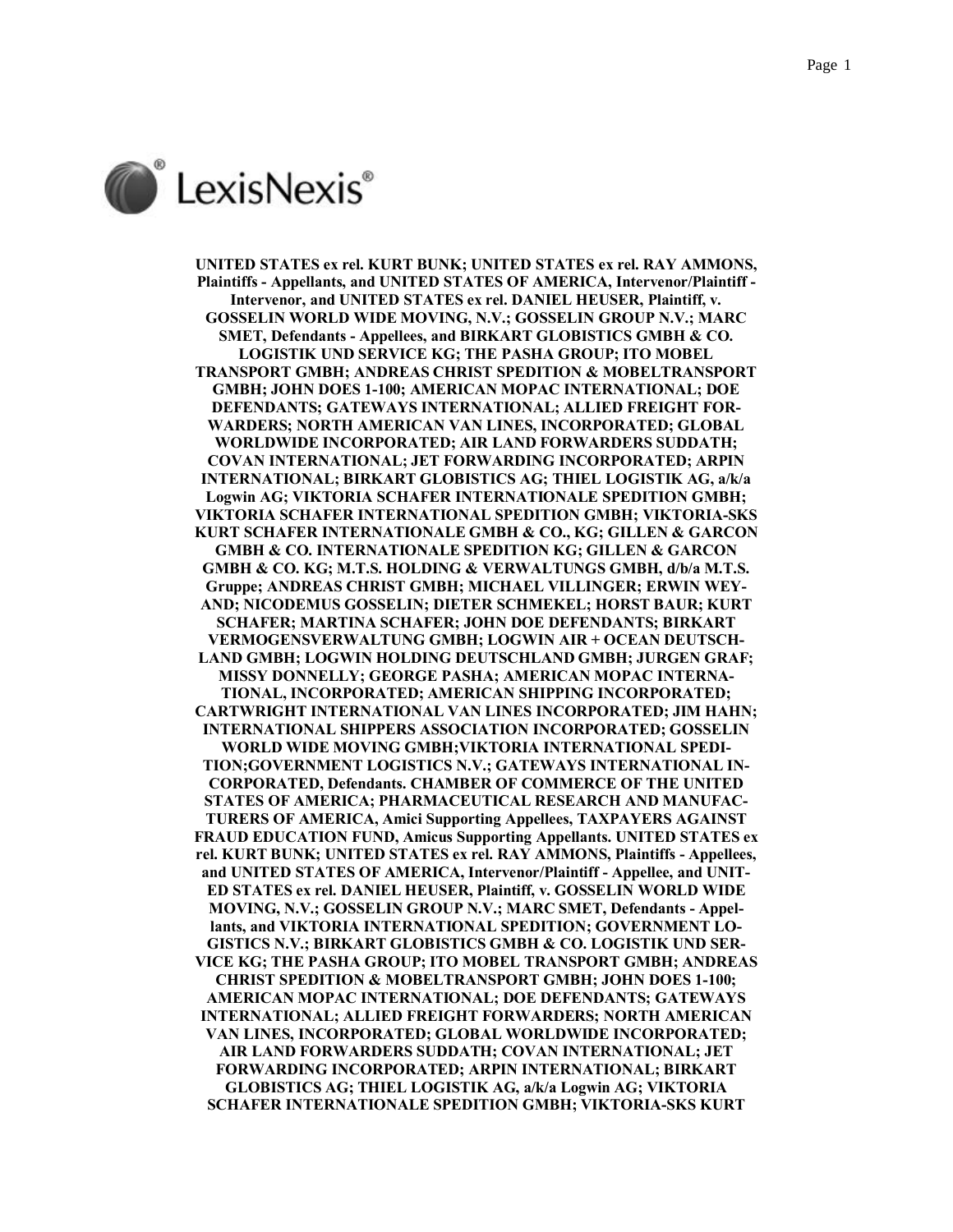**SCHAFER INTERNATIONALE GMBH & CO., KG; GILLEN & GARCON GMBH & CO. INTERNATIONALE SPEDITION KG; M.T.S. HOLDING & VERWALTUNGS GMBH, d/b/a M.T.S. Gruppe; ANDREAS CHRIST GMBH; MICHAEL VILLINGER; ERWIN WEYAND; NICODEMUS GOSSELIN; DIET-ER SCHMEKEL; JURGEN GRAF; HORST BAUR; KURT SCHAFER; MARTI-NA SCHAFER; JOHN DOE DEFENDANTS; BIRKART VERMOGENSVER-WALTUNG GMBH; LOGWIN AIR + OCEAN DEUTSCHLAND GMBH; LOG-WIN HOLDING DEUTSCHLAND GMBH; MISSY DONNELLY; GEORGE PA-SHA; AMERICAN MOPAC INTERNATIONAL, INCORPORATED; AMERICAN SHIPPING INCORPORATED; CARTWRIGHT INTERNATIONAL VAN LINES INCORPORATED; JIM HAHN; INTERNATIONAL SHIPPERS ASSOCIATION INCORPORATED; GATEWAYS INTERNATIONAL INCORPORATED; GOSSELIN WORLD WIDE MOVING GMBH, Defendants. CHAMBER OF COMMERCE OF THE UNITED STATES OF AMERICA; PHARMACEUTICAL RESEARCH AND MANUFACTURERS OF AMERICA, Amici Supporting Appellants, TAXPAYERS AGAINST FRAUD EDUCATION FUND, Amicus Supporting Appellees. UNITED STATES OF AMERICA, Intervenor/Plaintiff - Appellant, and UNITED STATES ex rel. DANIEL HEUSER; UNITED STATES ex rel. KURT BUNK; UNITED STATES ex rel. RAY AMMONS, Plaintiffs, v. GOSSELIN WORLD WIDE MOVING, N.V.; GOSSELIN GROUP N.V.; MARC SMET, Defendants - Appellees, and BIRKART GLOBISTICS GMBH & CO. LOGISTIK UND SERVICE KG; THE PASHA GROUP; ITO MOBEL TRANSPORT GMBH; AN-DREAS CHRIST SPEDITION & MOBELTRANSPORT GMBH; JOHN DOES 1-100; AMERICAN MOPAC INTERNATIONAL; DOE DEFENDANTS; GATE-WAYS INTERNATIONAL; ALLIED FREIGHT FORWARDERS; NORTH AMERICAN VAN LINES, INCORPORATED; GLOBAL WORLDWIDE IN-CORPORATED; AIR LAND FORWARDERS SUDDATH; COVAN INTERNA-TIONAL; JET FORWARDING INCORPORATED; ARPIN INTERNATIONAL; BIRKART GLOBISTICS AG; THIEL LOGISTIK AG, a/k/a Logwin AG; VIKTORIA SCHAFER INTERNATIONALE SPEDITION GMBH; VIKTORIA-SKS KURT SCHAFER INTERNATIONALE GMBH & CO., KG; GILLEN & GARCON GMBH & CO. INTERNATIONALE SPEDITION KG; M.T.S. HOLDING & VERWALTUNGS GMBH, d/b/a M.T.S. Gruppe; ANDREAS CHRIST GMBH; MICHAEL VILLINGER; ERWIN WEYAND; NICODEMUS GOSSELIN; DIETER SCHMEKEL; JURGEN GRAF; HORST BAUR; KURT SCHAFER; MARTINA SCHAFER; JOHN DOE DEFENDANTS; BIRKART VERMOGENSVERWALTUNG GMBH; LOGWIN AIR + OCEAN DEUTSCH-LAND GMBH; LOGWIN HOLDING DEUTSCHLAND GMBH; MISSY DON-NELLY; GEORGE PASHA; AMERICAN MOPAC INTERNATIONAL, INCOR-PORATED; AMERICAN SHIPPING INCORPORATED; CARTWRIGHT IN-TERNATIONAL VAN LINES INCORPORATED; JIM HAHN; INTERNATION-AL SHIPPERS ASSOCIATION INCORPORATED; GATEWAYS INTERNA-TIONAL INCORPORATED; GOSSELIN WORLD WIDE MOVING GMBH; GOVERNMENT LOGISTICS N.V.; VIKTORIA INTERNATIONAL SPEDITION, Defendants. CHAMBER OF COMMERCE OF THE UNITED STATES OF AMERICA; PHARMACEUTICAL RESEARCH AND MANUFACTURERS OF AMERICA, Amici Supporting Appellees, TAXPAYERS AGAINST FRAUD EDU-CATION FUND, Amicus Supporting Appellant.**

**No. 12-1369, No. 12-1417, No. 12-1494**

### **UNITED STATES COURT OF APPEALS FOR THE FOURTH CIRCUIT**

*741 F.3d 390***;** *2013 U.S. App. LEXIS 25225***;** *2014 AMC 203*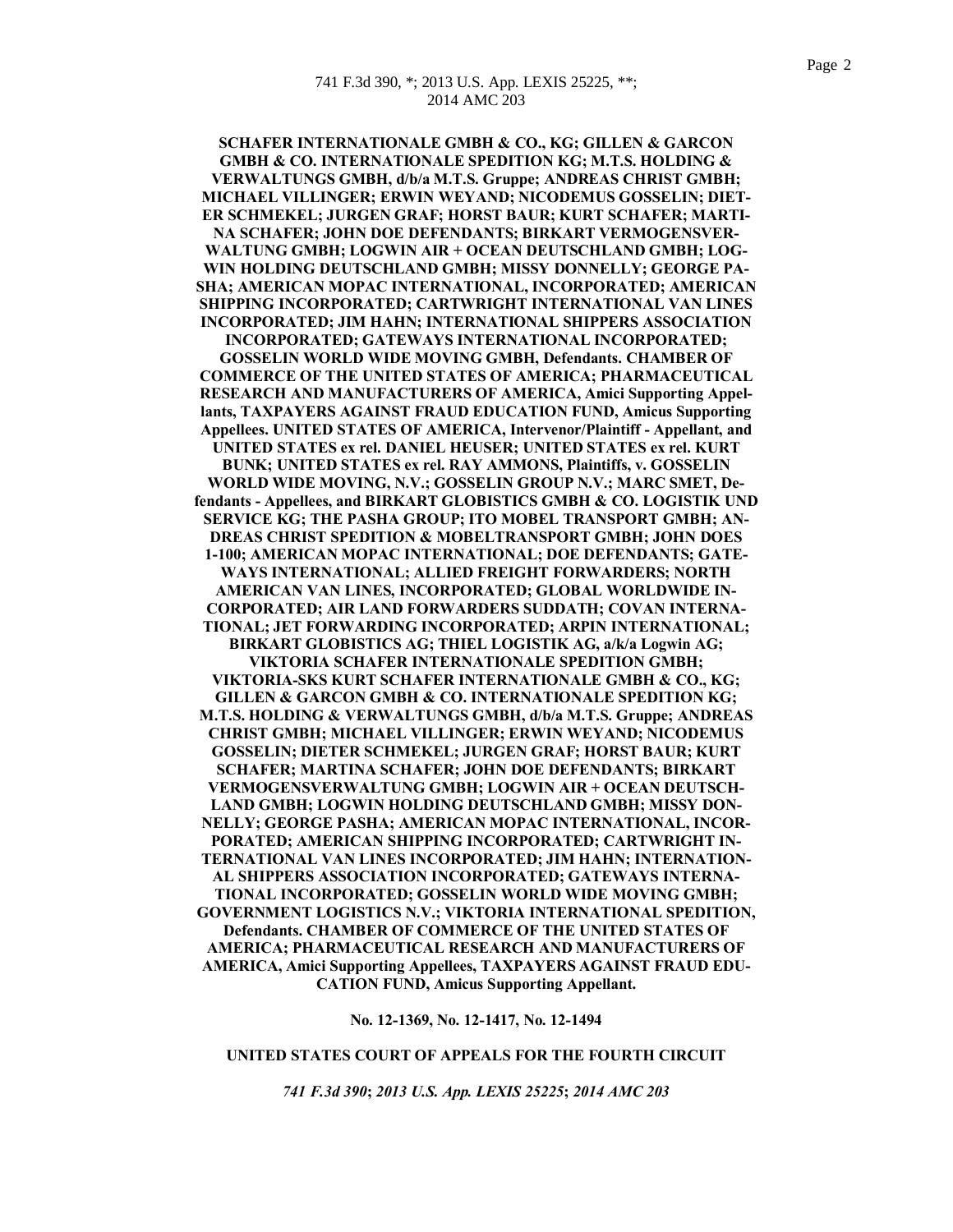# **May 14, 2013, Argued December 19, 2013, Decided**

## **SUBSEQUENT HISTORY:** As Amended January 8, 2014.

On remand at, Motion denied by, Without prejudice *United States ex rel. Bunk v. Birkart Globistics GmbH & Co., 2014 U.S. Dist. LEXIS 90398 (E.D. Va., June 30, 2014)*

US Supreme Court certiorari denied by *Gosselin World Wide Moving v. United States ex rel. Bunk, 135 S. Ct. 83, 190 L. Ed. 2d 37, 2014 U.S. LEXIS 5652 (U.S., 2014)*

# **PRIOR HISTORY:** [\*\*1]

 Appeals from the United States District Court for the Eastern District of Virginia, at Alexandria. (1:02-cv-01168-AJT-TRJ). Anthony J. Trenga, District Judge.

*United States ex rel. Bunk v. Birkart Globistics GmbH & Co., 2012 U.S. Dist. LEXIS 18445 (E.D. Va., Feb. 14, 2012)*

**DISPOSITION:** No. 12-1417 AFFIRMED. No. 12-1369 AFFIRMED IN PART, REVERSED IN PART, AND REMANDED WITH INSTRUCTIONS. No. 12-1494 VACATED AND REMANDED.

**COUNSEL:** ARGUED: Michael T. Anderson, MUR-PHY ANDERSON PLLC, for United States ex rel. Kurt Bunk, United States ex rel. Ray Ammons, and United States ex rel. Daniel Heuser.

Kerri L. Ruttenberg, JONES DAY, Washington, D.C., for Gosselin World Wide Moving, N.V., Gosselin Group N.V., and Marc Smet.

Jeffrey Clair, UNITED STATES DEPARTMENT OF JUSTICE, Washington, D.C., for Intervenor.

ON BRIEF: Richard E. Greenberg, John E. Petite, GREENSFELDER, HEMKER & GALE, P.C., St. Louis, Missouri; Ann Lugbill, Mark Hanna, Michelle L. Woolley, MURPHY ANDERSON PLLC, Washington, D.C., for United States ex rel. Kurt Bunk, United States ex rel. Ray Ammons, and United States ex rel. Daniel Heuser.

Shay Dvoretzky, JONES DAY, Washington, D.C., for Gosselin World Wide Moving, N.V., Gosselin Group N.V., and Marc Smet.

James M. Spears, Melissa B. Kimmel, PHRMA, Washington, D.C.; David W. Ogden, Jonathan G. Cedarbaum, Nicole Ries Fox, WILMER [\*\*2] CUTLER PICKER-

ING HALE AND DORR LLP, Washington, D.C., for Pharmaceutical Research and Manufacturers of America.

Robin S. Conrad, Rachel Brand, NATIONAL CHAM-BER LITIGATION CENTER, INC., Washington, D.C.; M. Miller Baker, McDERMOTT WILL & EMERY LLP, Washington, D.C.; Joshua Buchman, Peter Schutzel, McDERMOTT WILL & EMERY LLP, Chicago, Illinois, for Chamber of Commerce of the United States of America.

Kristin L. Amerling, Cleveland Lawrence III, TAX-PAYERS AGAINST FRAUD EDUCATION FUND, Washington, D.C.; Colette G. Matzzie, Claire M. Sylvia, PHILLIPS & COHEN, LLP, Washington, D.C., for Taxpayers Against Fraud Education Fund.

Neil H. MacBride, United States Attorney, Alexandria, Virginia, Stuart F. Delery, Acting Assistant Attorney General, Michael S. Raab, UNITED STATES DE-PARTMENT OF JUSTICE, Washington, D.C., for Intervenor.

**JUDGES:** Before KING, SHEDD, and THACKER, Circuit Judges. Judge King wrote the opinion, in which Judge Thacker joined. Judge Shedd wrote a separate opinion concurring in part and dissenting in part.

#### **OPINION BY:** KING

#### **OPINION**

[\*394] KING, Circuit Judge:

These appeals and cross-appeal are taken from final judgments, entered in accordance with *Federal Rule of Civil Procedure 54(b)*, [\*395] in a pair of qui tam actions [\*\*3] consolidated for litigation in the Eastern District of Virginia. By its Order of February 14, 2012, the district court: (1) assessed a single civil penalty in the sum of \$5,500 in favor of the United States, intervening in substitution of relator Ray Ammons, as to a single portion of its claim pursuant to the False Claims Act (the "FCA"), which it alleged against defendants Gosselin Worldwide Moving, N.V., Gosselin Group N.V., and the latter's CEO, Marc Smet (collectively, "Gosselin" or the "company"); (2) decreed judgment for Gosselin on the remainder of the FCA claim, as well as common law claims asserted by the government in the same action; (3) granted judgment as to liability with respect to a single FCA claim alleged by relator Kurt Bunk and against Gosselin in the second action; but (4) denied Bunk recovery of civil penalties on that claim.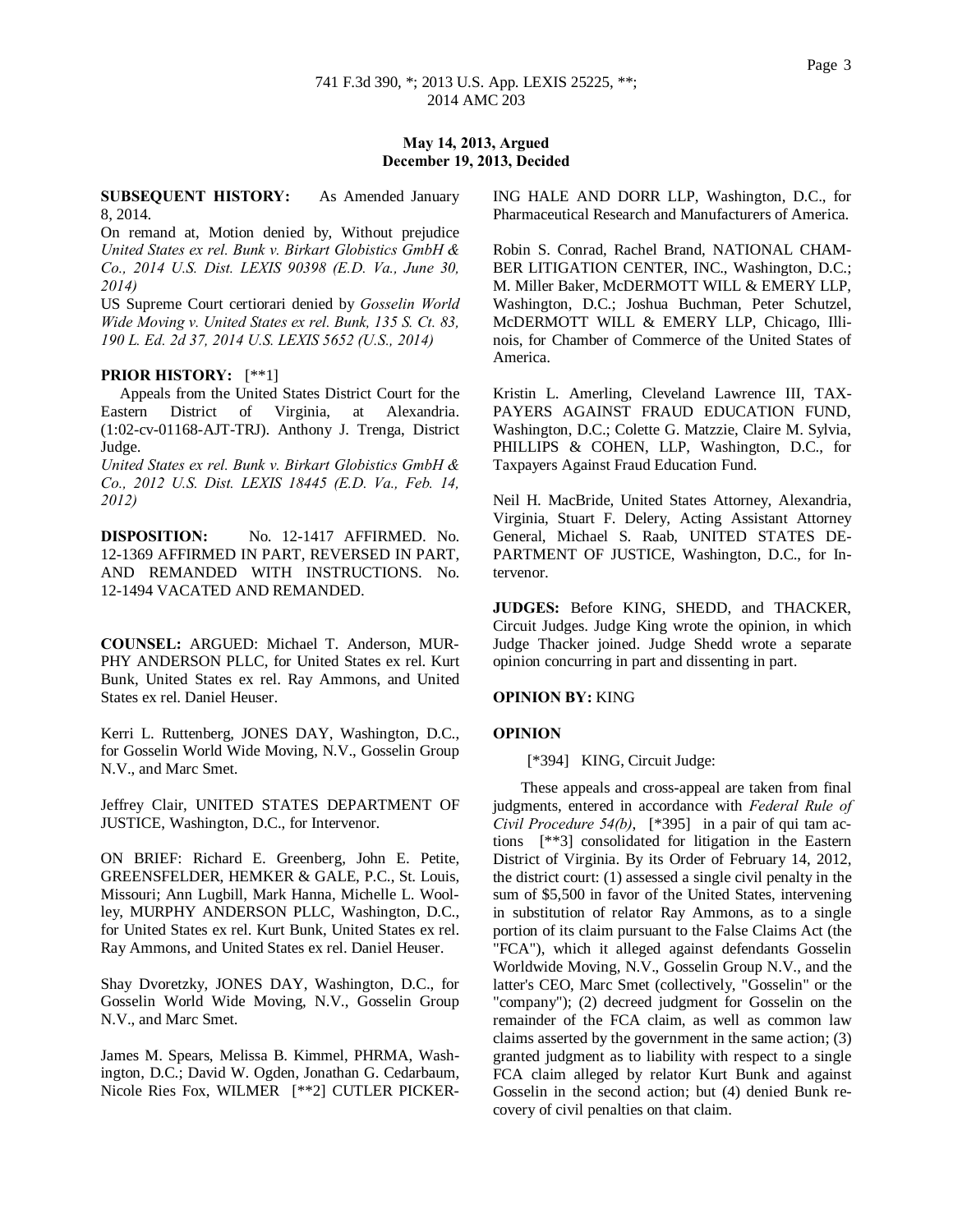Page 4

The primary issue before us is whether the district court erred in determining that, concerning 9,136 false invoices at the heart of Bunk's claim, any award under the FCA must necessarily exceed more than \$50 million. The court ruled that such an assessment would contravene the *Excessive Fines Clause of the Eighth Amendment*, and it thus awarded [\*\*4] nothing. We must also decide whether, as to the larger portion of the government's FCA claim on which Gosselin prevailed, the court properly declared the company immune under the Shipping Act. Gosselin, for its part, urges on cross-appeal that Bunk's election to seek civil penalties to the exclusion of actual damages deprives him of standing to maintain any recovery -- even one consistent with the *Eighth Amendment*.

We conclude that Bunk possessed standing to sue for civil penalties while bypassing the prospect of a damages award, and we thus affirm the district court's judgment in his favor. To the extent, however, that the court denied Bunk recovery of any penalties, we reverse and remand for entry of his requested award of \$24 million, an amount that we deem to be consistent with the Constitution. Finally, we are of the opinion that the Shipping Act confers no immunity upon Gosselin for any part of the government's FCA claim; we therefore vacate the contrary ruling in favor of Gosselin and remand the misadjudicated portion of the claim for further proceedings.

I.

A.

1.

An army may march on its stomach, but when a fighting force is deployed to a foreign front, familiar furnishings also [\*\*5] serve to fuel the foray. The Department of Defense (the "DOD") seeks to provide its armed military forces and civilian personnel with the orderly and efficient transport of their goods and effects across the Atlantic, point to point within Europe, and back home again. The DOD thus instituted the International Through Government Bill of Lading program (the "ITGBL program") to govern transoceanic moves, while relying on the Direct Procurement Method (the "DPM") to contract for transport strictly on the European continent. Both methodologies were administered by the DOD's Military Traffic Management Command (the  $"MTMC"$ ).<sup>1</sup>

> 1 The MTMC is now called the Surface Deployment and Distribution Command, or the SDDC.

In the ITGBL program, the MTMC solicited domestic vendors -- often referred to as "freight forwarders" - to bid on one or [\*396] more "through rates," i.e., unitary prices for moving household goods along shipping channels established between the several states and the particular European countries in which American personnel were encamped. Channels were further distinguished based on which of the respective termini was the origin of the goods. For example, the Virginia-to-Germany channel was [\*\*6] bid apart from the Germany-to-Virginia channel.

The successful bidders contracted with the MTMC to supply door-to-door service, typically consisting of discrete segments: packing the goods at the origin; land carriage to the ocean port; origin port services; ocean transport; destination port services; and carriage overland to the destination, where the goods were unpacked. Subcontractors, including Gosselin, provided services in connection with the European segments, and the prices quoted by those subcontractors were taken into account by the freight forwarders. The MTMC dealt on an individual basis with some of these same subcontractors when it availed itself of the DPM to obtain packing, loading, and transportation services exclusively within Europe.

On November 14, 2000, Gosselin met in Sonthofen, Germany, with a number of its industry peers, some that provided services in multiple European segments and others that were more locally focused. Together, these entities controlled the lion's share of packing and transportation services within Germany. The meeting participants agreed to charge a non-negotiable minimum price for these local services, which would also be incorporated into [\*\*7] the fixed "landed rate" quoted to the freight forwarders for servicing multiple segments. Apart from its intended effect upon the ITGBL program, the Sonthofen meeting and resultant agreement arguably served as a catalyst with respect to an ongoing DPM scheme. Pursuant to that scheme, Gosselin was awarded a contract, effective May 1, 2001, after colluding with its fellow bidders to artificially inflate the packing and loading component of the submitted bids. Thereafter, Gosselin subcontracted much of the work, in predetermined allocations, to its supposed competitors.

Despite the efforts of Gosselin and its Sonthofen cohorts, freight forwarder Covan International, Inc., was able to submit, at initial filing for the ITGBL International Summer 2001 ("IS01") rate cycle, the low bid on fourteen channels between Germany and the United States (the "Covan Channels"). In order to increase the likelihood of obtaining business in those channels, other freight forwarders such as the Pasha Group, with which Gosselin had a continuing relationship, would have been compelled to match Covan's prime through rate. Instead,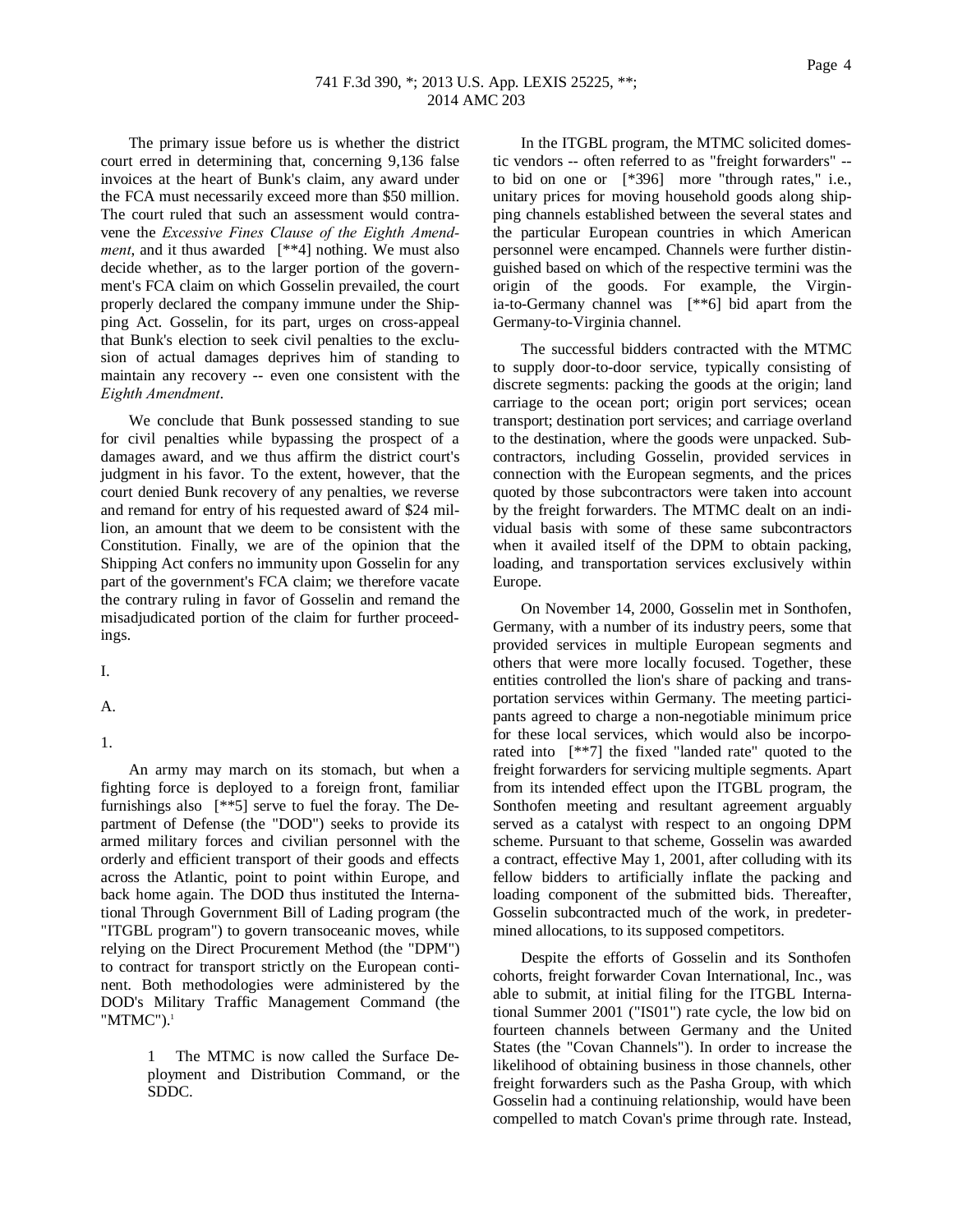Gosselin threatened to withdraw financing from Covan for the latter's purchase [\*\*8] of thousands of lift vans required to fulfill its contractual obligations with the MTMC. Consequently, Covan cancelled its bid, and Gosselin spread the word among the freight forwarders that each should, during the second ("me-too") phase of the bidding, match only the second-lowest bid on the Covan Channels.

## 2.

The foregoing scenario was virtually duplicated one year later, during bidding for the IS02 cycle. On that occasion, Cartwright International Van Lines, Inc., successfully bypassed the established landed rates to submit the low bid on twelve Germany-U.S. channels (the "Cartwright Channels"). Gosselin and Pasha, however, convinced Cartwright to withdraw its bid, and, after ensuring that local agents would refuse services to anyone who failed to [\*397] cooperate, they secured agreements from Pasha's fellow freight forwarders to echo the second-lowest bid. For their actions in connection with the Cartwright Channels, the Gosselin and Pasha corporate entities were each convicted of federal criminal offenses in the Eastern District of Virginia. See *United States v. Gosselin World Wide Moving, N.V., 411 F.3d 502 (4th Cir. 2005)*.

### B.

The above-described acts gave rise to the underlying civil [\*\*9] actions premised on the FCA, *31 U.S.C. §§ 3729-3733*, which, during the events in question, provided in pertinent part:

(a) Any person who --

 (1) knowingly presents, or causes to be presented, to an officer or employee of the United States Government . . . a false or fraudulent claim for payment or approval;

(2) knowingly makes, uses, or causes to be made or used, a false record or statement to get a false or fraudulent claims paid or approved by the Government; [or]

(3) conspires to defraud the Government by getting a false or fraudulent claim allowed or paid[,]

is liable to the United States Government for a civil penalty of not less than \$5,000 and not more than \$10,000, plus 3 times the amount of damages which the Government sustains because of the act of that person[.]

Id.  $\oint$  3729(*a*).<sup>2</sup> The FCA confers on private persons, such as Bunk and Ammons, the authority to "bring a civil action for a violation of *section 3729* for the person and for the United States Government" in the government's name. Id. *§ 3730(b)(1)*. 3

> 2 The FCA was revised in 2009 to clarify and flesh out many of its provisions. The bases relied on in *§ 3729(a)* to establish Gosselin's potential liability, however, remained substantially [\*\*10] the same.

> 3 The heading of *§ 3730(c)* refers to a proceeding initiated under the FCA as a "qui tam" action, which has been defined as one "under a statute that allows a private person to sue for a penalty, part of which the government or some specified public institution will receive. They are usually reported as being in the name of the government ex rel. ([i.e.,] on the relation of) the private citizen." Bryan A. Garner, A Dictionary of Modern Legal Usage 728-29 (2d ed. 1995).

Bunk sued in the Eastern District of Virginia on August 2, 2002, asserting claims arising from the DPM scheme. Ammons's lawsuit, stemming from the machinations relating to the ITGBL program, was initiated on September 17, 2002, in the Eastern District of Missouri. The two actions were commenced under seal against Gosselin and a long list of other defendants, all but one of which have since been dismissed via settlement and otherwise. Advancement of both lawsuits was deferred pending the final outcome of the criminal investigation and resultant proceedings. See *§ 3730(b)(2)*, *(3)* (prescribing that relator's complaint "shall be filed in camera, shall remain under seal for at least 60 days, and shall not be served [\*\*11] on the defendant until the court so orders"). On November 9, 2007, the Ammons matter was transferred to the Eastern District of Virginia, where it was consolidated with the Bunk proceeding.

Bunk accused Gosselin of participating in an unlawful conspiracy to defraud the MTMC. His operative Third Amended Complaint (the "Bunk Complaint"), filed December 8, 2009, alleged that the conspirators saw their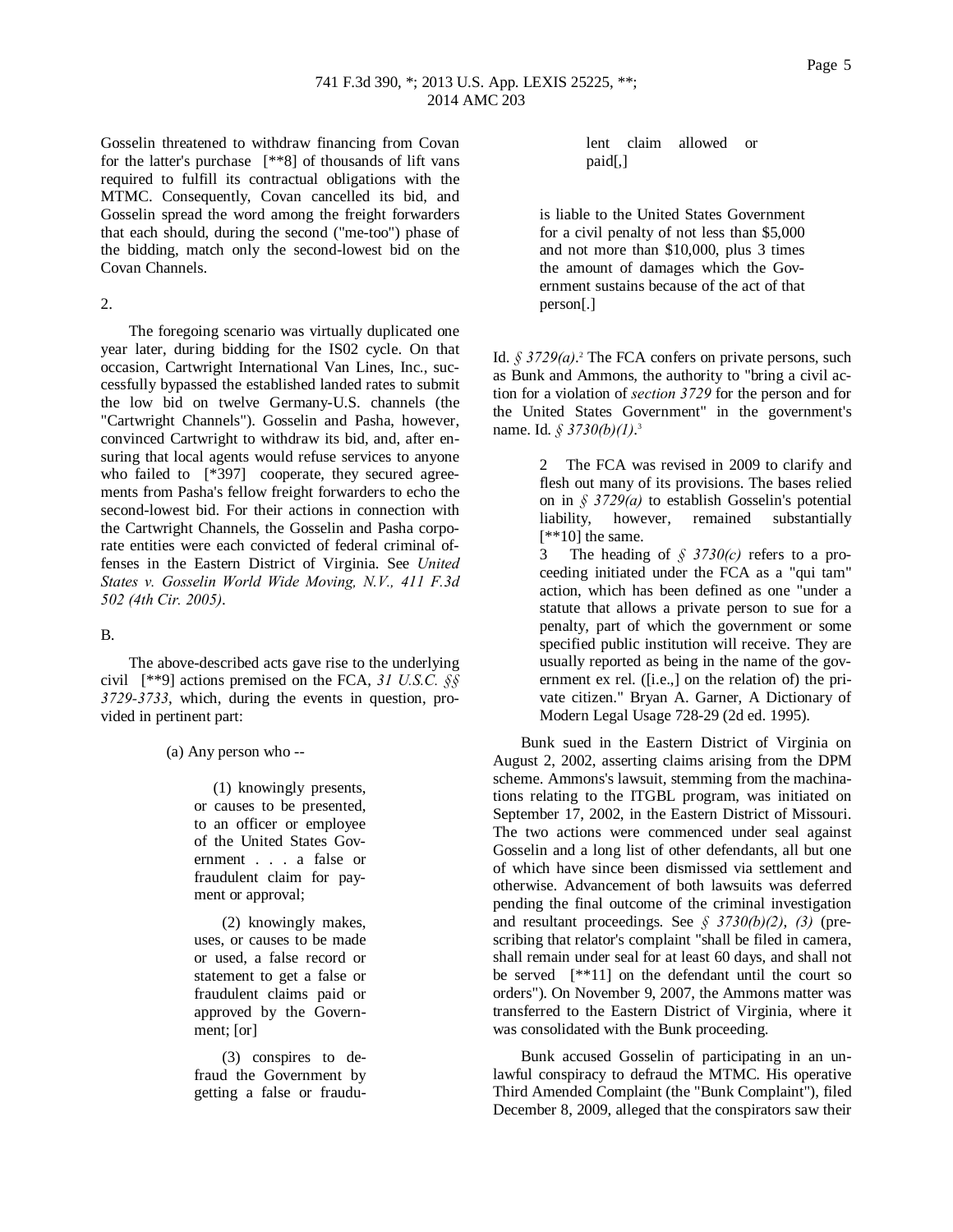illicit plans bear fruit when they "falsely represented, directly or indirectly, in submitting claims for payments that they had not engaged in common [\*398] discussions or agreements regarding prices to be offered and terms and conditions of service," such terms and conditions including "allocation of territories or market share . . . for work performed under . . . [DPM] Government contracts . . . for transportation of military personal property." Bunk Complaint ¶ 136.4

> 4 The Bunk Complaint is found at J.A. 294-340. (Citations herein to "J.A. " refer to the contents of the Joint Appendix filed by the parties to this appeal.)

In a similar fashion, the Complaint filed by Ammons (the "Ammons Complaint") asserted, inter alia, that Gosselin facilitated "a bid rigging scheme," in furtherance of which [\*\*12] it and Pasha illegally "control[led] the access to German freight agents for [ITGBL] origin and destination services[.]" Ammons Complaint  $\P$  50, 61.<sup>5</sup> This monopoly of access, according to Ammons, enabled the conspirators to "raise and control the prices for a critical feature of the services necessary to service the traffic channel between Germany and the United States." Id. ¶ 61.

> 5 The Ammons Complaint is found at J.A. 243-58.

The Ammons Complaint was superseded on July 18, 2008, by the United States' Complaint in Intervention (the "Government Complaint"). See *31 U.S.C. § 3730(b)(2)* ("The Government may elect to intervene and proceed with the action.").<sup>6</sup> The material allegations of the Government Complaint echoed those of its Ammons predecessor, in particular the asserted purpose of the conspiracy, which "was to obtain collusive, artificially inflated, and noncompetitive prices for transportation services performed in connection with [ITGBL] international household goods shipments." Government Complaint ¶ 6. To advance the illicit aims of the conspiracy, according to the government, Gosselin knowingly "submitted or caused to be submitted false and inflated claims for payment to the United [\*\*13] States . . . and made, used or caused to be made or used false records or statements to get those claims paid or approved." Id.<sup>7</sup>

> 6 The Government Complaint is found at J.A. 263-93.

> 7 Though subordinated as a result of the government's intervention, Ammons remained in the suit, maintaining his status as a party-plaintiff. See *31 U.S.C. § 3730(c)(1)* ("[T]he person bringing the action . . . shall have the right to continue as a party to the action."). Bunk's role was un

changed, as the government declined to intervene in his proceeding. See id. *§ 3730(c)(3)* ("If the government elects not to proceed with the action, the person who initiated the action shall have the right to conduct the action."). The government's decisions as to intervention bear not only on who conducts the litigation in the respective matters, but also the eventual award, if any, to the relator. Compare id. *§ 3730(d)(1)* (providing that where "the Government proceeds with an action brought by a person under *subsection (b)*, such person shall . . . receive at least 15 percent but not more than 25 percent of the proceeds of the action or settlement of the claim"), with id. *§ 3730(d)(2)* ("If the Government does not proceed with [\*\*14] an action under this section, the person bringing the action or settling the claim shall receive an amount . . . not less than 25 percent and not more than 30 percent of the proceeds.").

The government thus maintained that Gosselin was liable under the FCA for treble damages and civil penalties, see Government Complaint ¶¶ 87-93 (First Cause of Action), or, in the alternative, for common law fraud, for conspiracy to defraud the United States, and for unjust enrichment, see id. ¶¶ 94-108 (Second through Fourth Causes of Action). Bunk, for his part, pleaded various FCA theories of liability against Gosselin and others. See Bunk Complaint ¶¶ 145-59 (Counts I through V). Suing in his individual capacity, Bunk joined several additional claims, including a *42 U.S.C. § 1985* claim for [\*399] conspiracy to interfere with his civil rights, see id. ¶¶ 160-62 (Count VI), and state law claims for tortious interference with contractual relations, for antitrust and related violations, and for defamation, see id. ¶¶ 163-75 (Counts VII through IX). $8$ 

> 8 Although the government did not intervene in the Bunk proceeding, the district court determined that all of Bunk's claims had nonetheless been effectively superseded [\*\*15] by the Government Complaint, except for Count II of the Bunk Complaint, which sought recovery under the FCA for Gosselin's actions in connection with the DPM scheme. The court's ruling in that regard has not been appealed.

C.

On the basis of the prior criminal proceedings against Gosselin, the district court granted partial summary judgment on liability to the government on its FCA claim insofar as it pertained to the Cartwright Channels. The remaining issues in the consolidated matters were tried in Alexandria before a jury, beginning on July 18, 2011. The government explained in its opening statement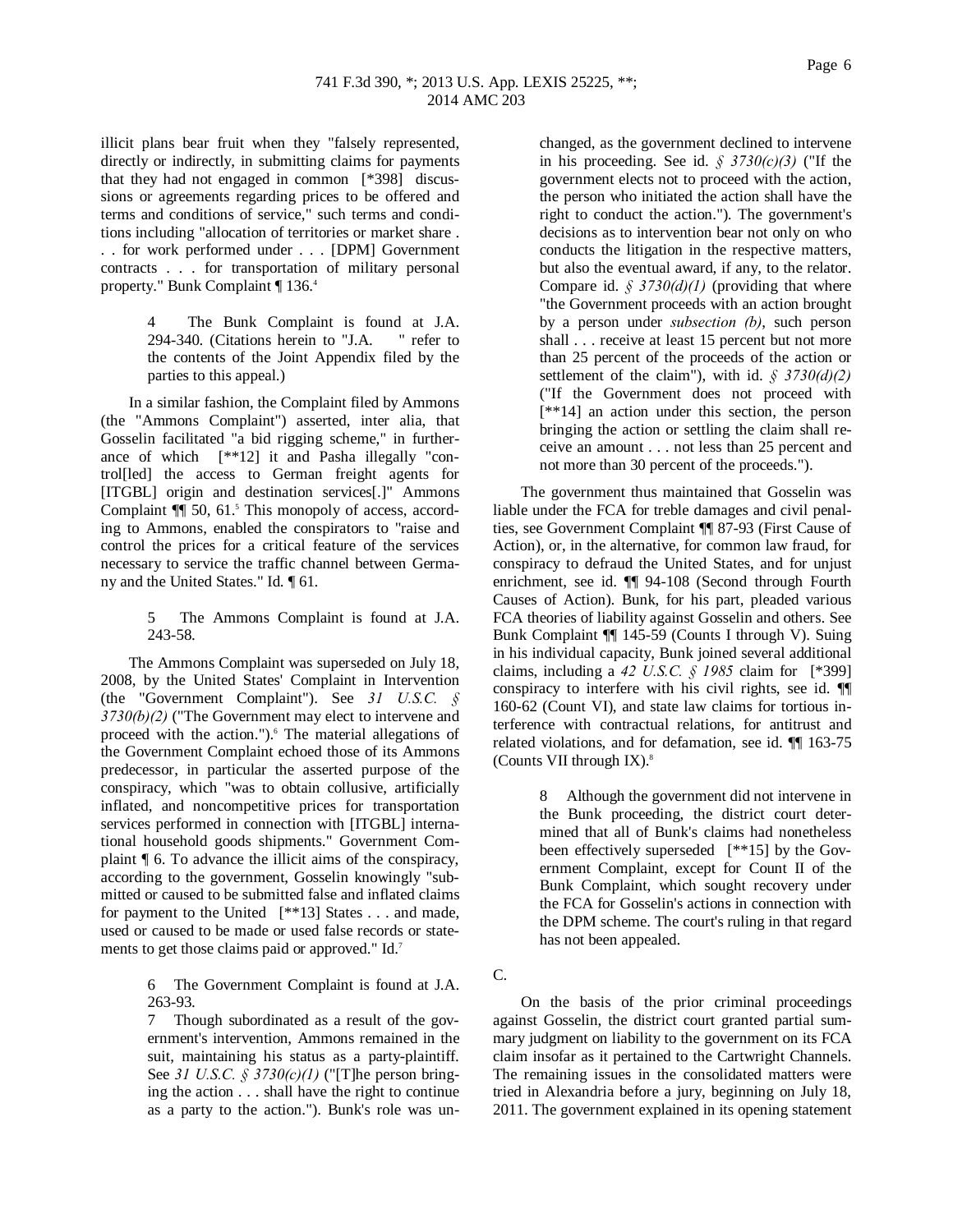Page 7

that Gosselin, pursuant to the conspiracy engendered by the Sonthofen Agreement, engaged in two general types of wrongful conduct: (1) unlawfully colluding with its industry cohorts to inflate the landed rate component of ITGBL bids involving all German channels, which caused those bids as a whole -- and the resultant DOD payments -- to be higher than they would have been absent such collusion (the "price-fixing" conduct); and (2) in concert with Pasha and others, improperly influencing Covan and Cartwright to withdraw their initial low bids in the IS01 and IS02 cycles, respectively, and [\*\*16] dissuading its competitors from matching the Covan and Cartwright bids in the affected channels (the "bid-rigging" conduct). See Transcript of Trial, July 18, 2011, at 54-58. For these asserted misdeeds, the government sought both categories of redress permitted by *§ 3729(a)*, that is, a fixed civil penalty for each false claim, plus three times the amount of actual damages it had sustained. Bunk, by contrast, chose to forgo proof of damages, suing only for civil penalties.

At the close of the government's case-in-chief, on July 28, 2011, the district court granted in part Gosselin's motion for judgment as a matter of law, concluding that the company was entitled to immunity under the Shipping Act, and it therefore could not be held accountable under the FCA for its price-fixing conduct. See *Fed. R. Civ. P. 50(a)*. That conduct, the court explained, was the only basis for imposing liability on Gosselin for the inflated landed rate affecting all ITGBL channels starting and ending in Germany, and not merely the Covan and Cartwright Channels that were the sole bid-rigging targets. The court likewise awarded judgment to Gosselin on the alternative, common law claims, with the result that [\*\*17] the only portion of the government's case permitted to proceed was its FCA claim, and that only insofar as it related to Gosselin's bid-rigging conduct directed at Covan and Cartwright.

Conversely, the district court denied Gosselin's motion for judgment as a matter of law with respect to Bunk's claim premised on the DPM scheme. The court explained that the conduct engendering FCA liability as to that claim was not grounded in immunized price-fixing, but instead manifested in the subsequent Certificate of Independent Price Determination (the "CIPD") filed by Gosselin. The CIPD was designed to affirmatively assure the MTMC that the successful DPM contractor had not discussed pricing or soliciting strategy with other potential suppliers. Bunk had adduced evidence at trial, the court recalled, that Gosselin had met with its competitors "and agreed on prices that [\*400] would be charged and who would service territories regardless of who was awarded the contract." Transcript of Trial, July 28, 2011, at 1059. That evidence created "a triable issue for the jury" as to whether Gosselin "acted

in a way inconsistent with its certification," and, assuming that the CIPD was false, "whether it was a material [\*\*18] misstatement and whether [it was made] knowingly." Id. at 1059-60.

Gosselin proceeded with its defense, followed by rebuttal from Bunk and from the government. At the conclusion of all the evidence, the jury was instructed by the district court, heard the parties' closing arguments, and retired to consider its verdict. On August 4, 2011, after about nine hours of deliberations over two days, the jury returned a verdict in favor of Gosselin as to that portion of the government's FCA claim stemming from the Covan Channels. In regard to the Cartwright portion of the FCA claim, for which the district court had previously ruled Gosselin liable as a matter of law, the jury found that the government had proved 4,351 instances of false or fraudulent claims. Finally, the jury found Gosselin culpable under the FCA for its role in the DPM scheme, as set forth in Count II of the Bunk Complaint.

## D.

1.

Through its memorandum opinion of October 19, 2011, the district court disposed of various post-trial motions filed by the parties. First, the court deemed the evidence insufficient to support the jury's finding of 4,351 false claims in connection with the Cartwright Channels; it thus granted Gosselin [\*\*19] partial judgment as a matter of law, or, alternatively, a new trial on the civil penalties remedy pertaining to the government's First Cause of Action. See *Fed. R. Civ. P. 50(c)(1)*. We characterize the judgment as "partial" because the district court declined to decree that the government recover nothing. To the contrary, in line with its prior ruling regarding the Cartwright Channels, the court entered judgment for the United States in the sum of \$5,500. The amount of the judgment reflects the court's conclusion that the whole of Gosselin's bid-rigging misconduct established nothing more than a baseline false claim, for which the government -- in the absence of more sophisticated proof -- was entitled to receive only a single civil penalty.<sup>9</sup>

> See *United States ex rel. Harrison v. Westinghouse Savannah River Co., 352 F.3d 908, 920 (4th Cir. 2003)* (ascertaining defendant liable for twenty-six false claims, consisting of initial fraudulent certification plus twenty-five resultant invoices). The government has not appealed the district court's *Rule 50(c)* determination as to the number of Cartwright Channel claims.

Moving on to consider the damages remedy, the district court observed that [\*\*20] the government had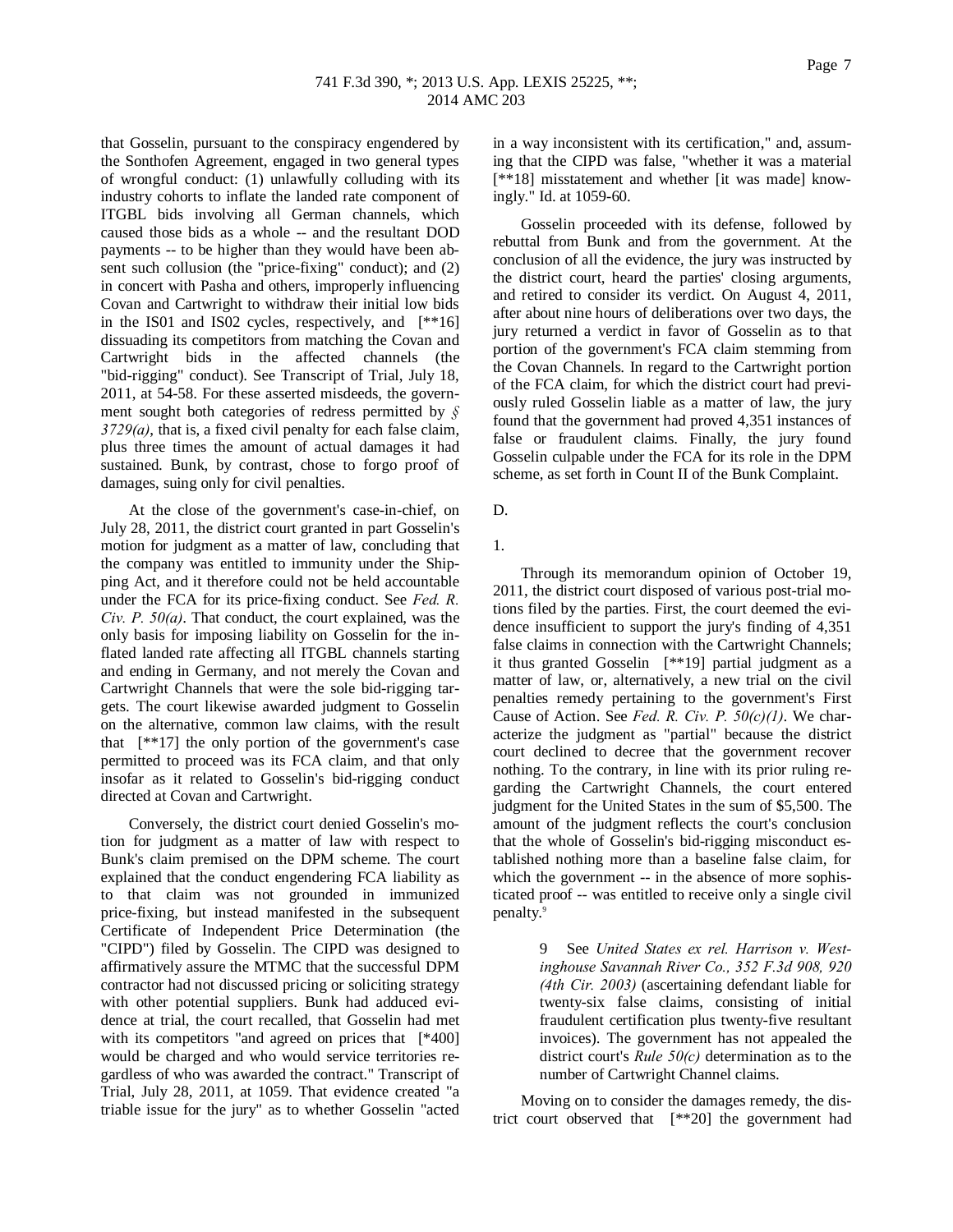collected approximately \$14 million from settling codefendants. That amount was far in excess of the presumptive damages, i.e., the \$865,000 that Gosselin paid as restitution in the criminal proceedings, such liability under the FCA being increased to \$2,595,000 upon application of the trebling modifier. The court thus decided that Gosselin was entitled to a full offset, with no damages remaining payable. Lastly, the court denied Gosselin's motion for judgment as a matter of law with respect to Count II of the Bunk Complaint and held Gosselin liable for 9,136 false claims, corresponding to the number of invoices stipulated by the parties to have been submitted under the DPM contract.

## 2.

It remained for the district court to calculate the appropriate civil penalties for [\*401] the Bunk false claims. Treating each of the 9,136 claims as a discrete basis for liability under  $\frac{2}{3}$  3729(*a*), imposition of no more than the statutory minimum of \$5,500 would have resulted in a cumulative penalty just in excess of \$50 million (\$50,248,000).<sup>10</sup> Gosselin contended that a multi-million-dollar award would be grossly out of proportion to its misconduct, and thus in contravention of the constitutional [\*\*21] proscription against excessive fines. See *U.S. Const. amend. XIII* ("Excessive bail shall not be required, nor excessive fines imposed, nor cruel and unusual punishments inflicted.").

> 10 Pursuant to *28 C.F.R. § 85.3(a)(9)*, persons adjudged liable under the FCA are, as of September 29, 1999, subject to increased civil penalties amounting to a minimum of \$5,500 and a maximum of \$11,000. See Federal Civil Penalties Inflation Adjustment Act of 1990, Pub. L. No. 101-410, § 535, 104 Stat. 890 (1990), as amended by Pub. L. 104-134, 110 Stat. 131 (1996) (directing that agency heads adjust and publish via regulation certain civil penalties).

The district court agreed, and by memorandum opinion of February 14, 2012, expressed its view that the relatively isolated harm caused by the DPM scheme, under which the government paid a total of approximately \$3.3 million for the packing and loading line item, could not justify a \$50 million penalty. Concluding that it was unauthorized by the FCA to award less than the \$5,500 minimum per claim, and, further, that each of the 9,136 claims required an award, the court rejected Bunk's proposal, in consultation with the government, to accept \$24 million in settlement [\*\*22] of the judgment. Indeed, the court concluded in the alternative that, under the circumstances, any penalty in excess of \$1.5 million would be constitutionally excessive, and in the

event the statute permitted an assessment of less than \$50,248,000, it would award \$500,000.

The district court directed the entry of final judgment as to the claims set forth in the operative complaints against Gosselin.11 Encapsulating the various jury findings and legal rulings set forth above, the court ordered:

> (1) judgment in favor of the Plaintiff the United States of America and against Defendants [Gosselin], jointly and severally, in the amount of Five Thousand, Five Hundred Dollars (\$5,500), on the First Cause of Action in the [Government] Complaint . . . ; (2) judgment in favor of Defendants [Gosselin] and against the Plaintiff the United States of America on the Second, Third, and Fourth Causes of Action in the [Government] Complaint . . . ; (3) judgment in favor of [Bunk] and against the Defendants [Gosselin] as to liability on Count II of the [Bunk] Complaint; and (4) judgment in favor of Defendants [Gosselin] and against the United States of America and [Bunk] as to civil penalties on Count [\*\*23] II of the [Bunk] Complaint.

# J.A. 1621.

11 See *Fed. R. Civ. P. 54(b)* (instructing that "[w]hen an action presents more than one claim . . . or when multiple parties are involved, the court may direct entry of a final judgment as to one or more, but fewer than all, claims or parties . . . if the court expressly determines that there is no just reason for delay"). The court deferred decision on the relators' claims for a percentage of the government's recovery, together with their requests for FCA attorney fees from Gosselin, pending final disposition of this appeal. Also left pending is the fate of the lone remaining defendant in the case, Government Logistics, N.V., which was alleged liable as a successor to Gosselin. The court denied the parties' cross-motions for summary judgment as to the successor liability question, holding it over for eventual determination by trial.

By notice timely filed on March 13, 2012, Bunk and Ammons jointly appealed the district court's *Rule 54(b)* judgment (No. 12-1369). Thereafter, on March 27, 2012, [\*402] Gosselin cross-appealed (No. 12-1417). The government noticed its appeal (No. 12-1494) on April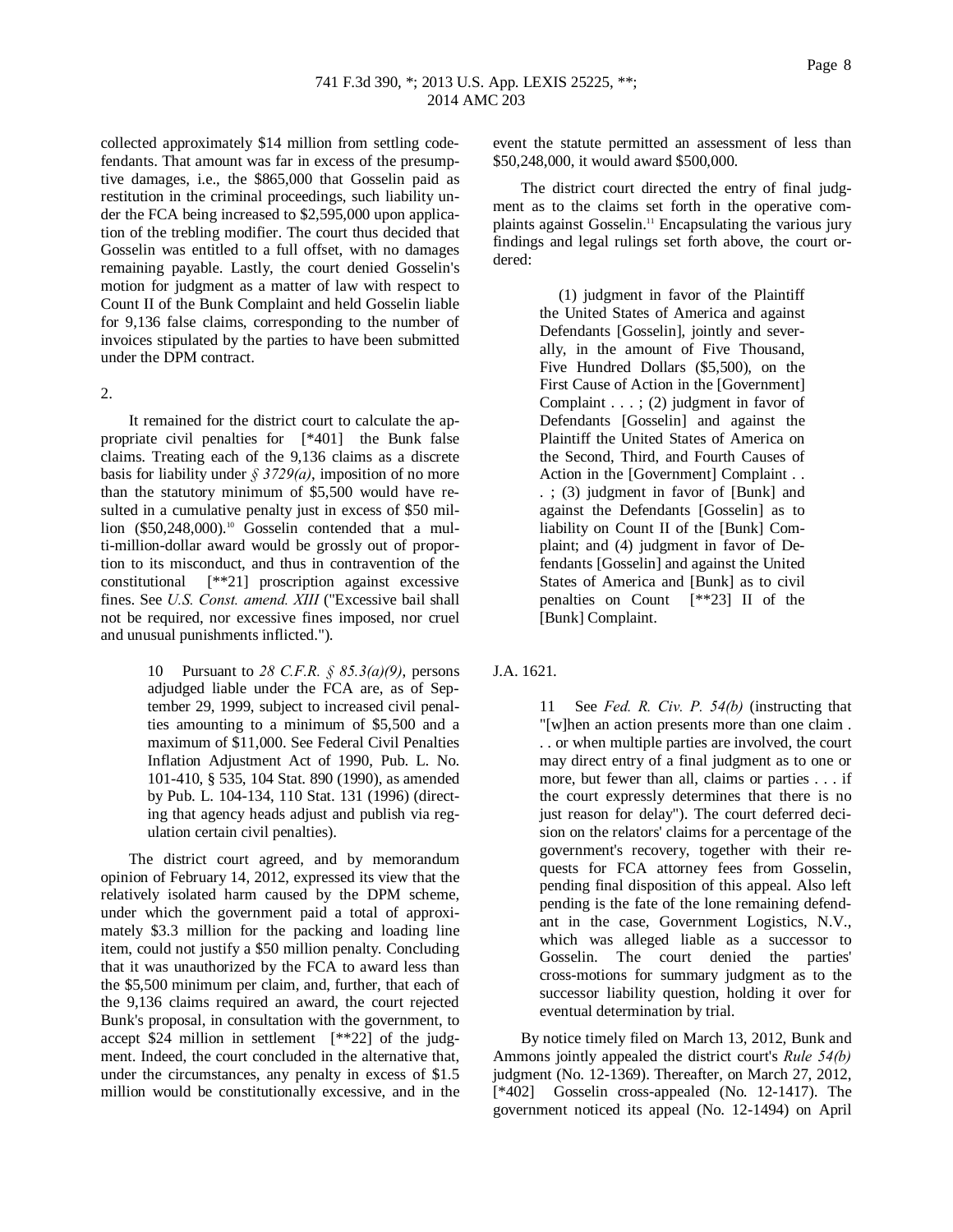13, 2012.12 We possess jurisdiction pursuant to *28 U.S.C. § 1291*.

> 12 In [\*\*24] the typical civil case, a party seeking to appeal must file notice thereof in the district court "within 30 days after entry of the judgment or order appealed from." *Fed. R. App. P.*  $4(a)(1)(A)$ . If, however, "one of the parties is. . . the United States," or an agency or official representative thereof, "any party" to the litigation may appeal within 60 days following the entry of the judgment or order at issue. Id.  $4(a)(1)(B)$ .

#### II.

Intricate issues of law underlie the judgment below and permeate these several appeals. Most of the issues concern the construction and application of federal statutes in a fashion consistent with the Constitution. These legal issues were, with certain exceptions identified below, considered and decided in the first instance by the district court, whose rulings thereon we review de novo. See *United States v. Under Seal, 709 F.3d 257, 261 (4th Cir. 2013)* (deeming questions of statutory interpretation and constitutional challenges subject to de novo review).

III.

A.

1.

Gosselin suggests that Bunk lacks standing to sue, thereby challenging the jurisdiction of the federal courts as to that portion of the consolidated litigation in which the government has not intervened. [\*\*25] See *U.S. Const. art. III, § 2* (limiting judicial power of United States solely to adjudication of cases and controversies). We thus turn our attention at the outset to Gosselin's cross-appeal. See *United States v. Day, 700 F.3d 713, 721 (4th Cir. 2012)* ("[C]ourts must resolve jurisdictional Article III standing issues before proceeding to consider the merits of a claim."). According to Gosselin, Bunk's decision to bypass proof of actual damages and instead seek only civil penalties demonstrates that he suffered no injury in fact caused by Gosselin, such being an essential component of standing. See *Lujan v. Defenders of Wildlife, 504 U.S. 555, 560-61, 112 S. Ct. 2130, 119 L. Ed. 2d 351 (1992)* (observing that "irreducible constitutional minimum of standing contains three elements," i.e., injury in fact, traceability of injury to defendant's conduct, and redressability); accord *Vt. Agency of Natural Res. v. United States ex rel. Stevens, 529 U.S. 765, 771, 120 S. Ct. 1858, 146 L. Ed. 2d 836 (2000)*.

The Supreme Court's decision in *Vermont Agency* is dispositive of the question. Therein, Justice Scalia, writing for the Court, reiterated that "[a]n interest unrelated to injury in fact is insufficient to give a plaintiff standing." *529 U.S. at 772*. The Court nevertheless [\*\*26] instructed "that adequate basis for the relator's suit . . . is to be found in the doctrine that the assignee of a claim has standing to assert the injury in fact suffered by the assignor." *Id. at 773*. The relator provisions of the FCA suffice in that regard, the Court reasoned, insofar as they occasion a "partial assignment of the Government's damages claim." Id. This assignment in part, especially when viewed in the context of the long tradition of qui tam actions -- originating in England about 500 years before the ratification of the Constitution -- see *id. at 774-75*, "leaves no room for doubt that a qui tam relator under the FCA has Article III standing." *Id. at 778*. 13

> 13 The Supreme Court's invocation of the principle of assignment to establish relators' standing under the FCA is sufficient to distinguish Lujan and analogous authorities relied on by Gosselin, in which plaintiffs suing to vindicate exclusively their own rights were required to have themselves sustained a palpable injury in fact.

[\*403] Gosselin, however, seizes upon the Supreme Court's characterization of an FCA action as alleging both an "injury to [the government's] sovereignty arising from violation of its laws" and a "proprietary [\*\*27] injury resulting from the alleged fraud," *529 U.S. at 771*, asserting that the civil penalties provision redresses strictly the former, with damages payable dollar for dollar to remedy the latter. Gosselin suggests that only the proprietary injury is an injury in fact for standing purposes, and it relies for support on the Vermont Agency language quoted in the preceding paragraph, pointing out that Justice Scalia spoke only of the FCA assigning the "damages claim" on behalf of the government. Thus, the argument goes, Bunk's election to forgo proof of damages and pursue penalties solely for the government's sovereignty injury -- purportedly non-assignable -- strips him of standing to maintain suit and thereby moots his portion of the case. See *Arizonans for Official English v. Arizona, 520 U.S. 43, 68 n.22, 117 S. Ct. 1055, 137 L. Ed. 2d 170 (1997)* ("Mootness has been described as the doctrine of standing set in a time frame: The requisite personal interest that must commence at the outset of the litigation . . . must continue throughout its existence." (citations and internal quotation marks omitted)).

We are scarcely convinced that the Supreme Court in *Vermont Agency* would have embarked by mere implication on the novel [\*\*28] dissection urged by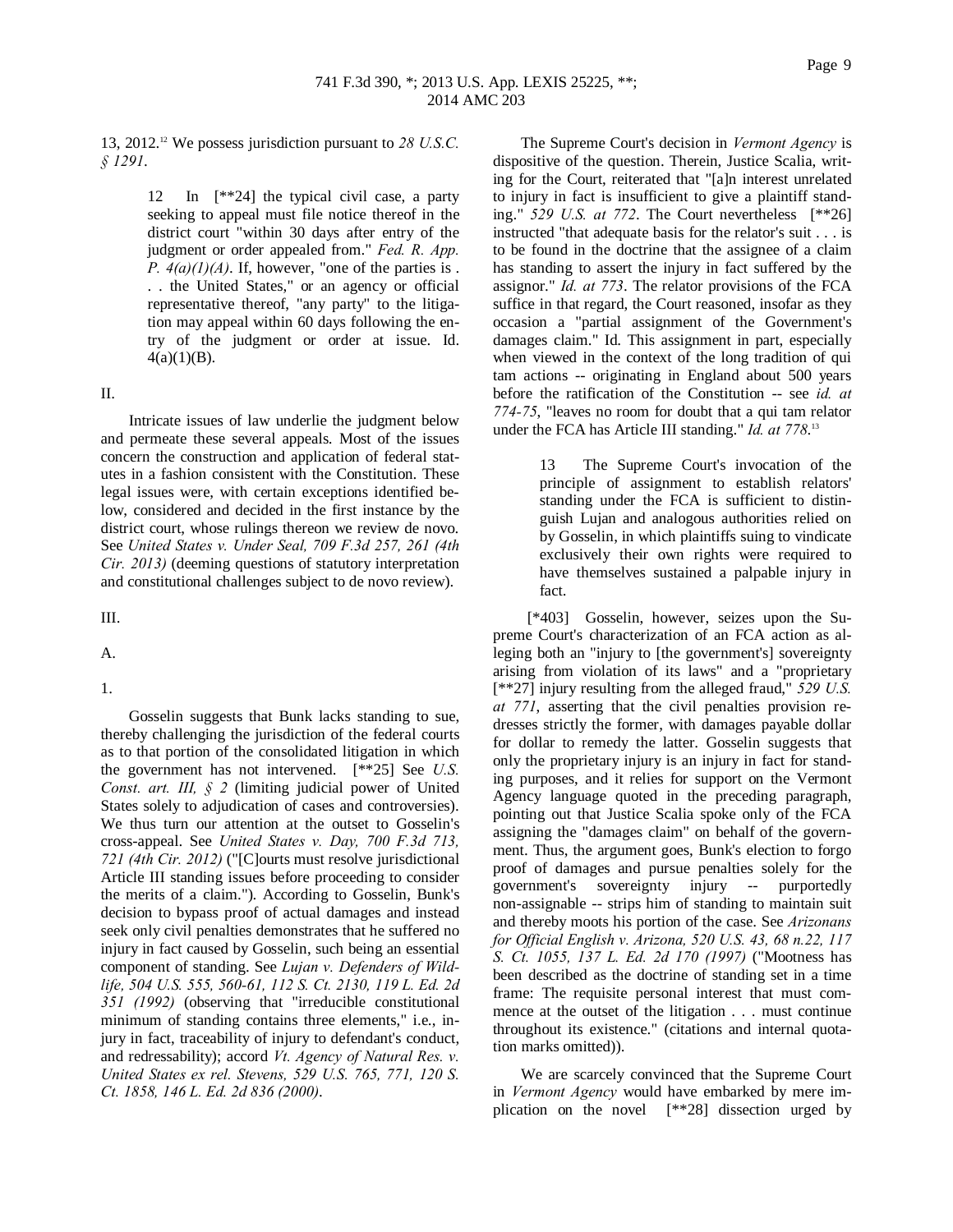Gosselin, without so much as a nod that it was breaking new ground. The judgment entered below, unchallenged on its merits, confirms that the government sustained injury by virtue of Gosselin's conduct, and it is "the United States' injury in fact," without reference to the source of that injury, that the Court has said "suffices to confer standing" on FCA relators like Bunk, who is not otherwise alleged unqualified. See *Vermont Agency, 529 U.S. at 774*. That Bunk made a tactical decision during the course of litigation to pursue only civil penalties altered in no material way the fundamental legal relationship among him as plaintiff and assignee, Gosselin as defendant and tortfeasor, and the government as victim and assignor.

Moreover, in documenting the use of qui tam actions over the centuries to buttress the concept of relator standing, the Vermont Agency Court discussed so-called "informer" statutes that had been enacted in England and, later, in the American colonies. These statutes, designed to redress a host of wrongs such as piracy, privateering, and horse thievery, "allowed informers to obtain a portion of the penalty as a bounty for their information, even [\*\*29] if they had not suffered an injury themselves." See *529 U.S. at 775-77 & nn. 6-7*. We think it highly unlikely that the Court would have relied on the informer statutes to reach the result it did in Vermont Agency had it intended future relators, such as Bunk, seeking precisely the same sorts of penalty bounties, to be without standing to sue.

Successful FCA relators can and do recover both damages and civil penalties. See *31 U.S.C. § 3729(a)* (specifying defendant's liability "for a civil penalty . . . plus 3 times the amount of damages" sustained by the government (emphasis added)). The two remedies were thus designed to be unitary, or at least complementary. See *United States ex rel. Marcus v. Hess, 317 U.S. 537, 551-52, 63 S. Ct. 379, 87 L. Ed. 443 (1943)* (ascertaining that dual remedy [\*404] provisions facilitate the "chief purpose" of the FCA to ensure "that the government would be made completely whole," and acknowledging the problem Congress confronted in "choosing a proper specific sum which would give full restitution"). Exemplifying the intended synergy, the penalty provision fulfills a function similar to that of the damages multiplier. Cf. *United States v. Bornstein, 423 U.S. 303, 315, 96 S. Ct. 523, 46 L. Ed. 2d 514 (1976)* (touting usefulness [\*\*30] of multiplier "to compensate the Government completely for the costs, delays, and inconvenience occasioned by fraudulent claims"). As the court of appeals emphasized in *United States ex rel. Main v. Oakland City University, 426 F.3d 914, 917 (7th Cir. 2005)*, the FCA "provides for penalties even if (indeed, especially if) actual loss is hard to quantify."

The practical integration of the remedial provisions strongly suggests that they should not be evaluated in isolation for standing purposes. This seems all the more so when one also considers the similar integration between FCA relators and the government; the statute provides that both share in the ultimate recovery regardless of which directs the litigation. To deny a relator its bounty on the ground that it cannot pursue penalties alone would be to deny the United States due recompense, or, in the alternative, to deprive the government of its choice to forgo intervention. We decline Gosselin's invitation to interpret the FCA in a manner that disrupts the statute's careful design. In holding that relators seeking solely civil penalties enjoy standing to sue, we find ourselves in agreement with the two other circuits that have decided [\*\*31] the issue. See *United States ex rel. Stone v. Rockwell Int'l Corp., 282 F.3d 787, 804, 92 Fed. Appx. 708 (10th Cir. 2002)*, rev'd on other grounds, *549 U.S. 457, 479, 127 S. Ct. 1397, 167 L. Ed. 2d 190 (2007)*; *Riley v. St. Luke's Episcopal Hosp., 252 F.3d 749, 752 n.3 (5th Cir. 2001)* (en banc).

2.

Gosselin presses on, insisting that if Bunk's standing depends on Congress having assigned him the right under the FCA to seek redress for the government's sovereign injury, such an action by the legislative branch contravenes *Article II of the Constitution*, specifically the *Appointments Clause* and the *Take Care Clause*. The former confers on the President the exclusive authority to appoint all "Officers of the United States," except those who require "the Advice and Consent of the Senate" or whose appointment Congress otherwise vests "in the Courts of Law, or in the Heads of Departments." *U.S. Const. art. II, § 2, cl. 2*. The latter mandates that the President "take Care that the Laws be faithfully executed." Id. *art. II, § 3*. Gosselin contends that Congress, through the FCA, has effectively appointed Bunk an officer of the United States. This alleged usurpation of the President's constitutional role, the argument goes, has further resulted in Bunk [\*\*32] impermissibly wielding the power reserved to the executive to penalize Gosselin's violation of federal law.

Being derivative of the failed threshold assault on relator standing pursuant to *Article III of the Constitution*, the more nuanced Article II attacks on the FCA were purposely and pointedly left unresolved by the Supreme Court in Vermont Agency. Justice Scalia was careful to note that the Court "express[ed] no view" on the constitutionality of the FCA under the *Appointments* and *Take Care Clauses*, because the statute was not contested on either of those bases. See *529 U.S. at 778 n.8*. Importantly for our purposes, however, the Court recognized that "the validity of qui tam suits under [\*405]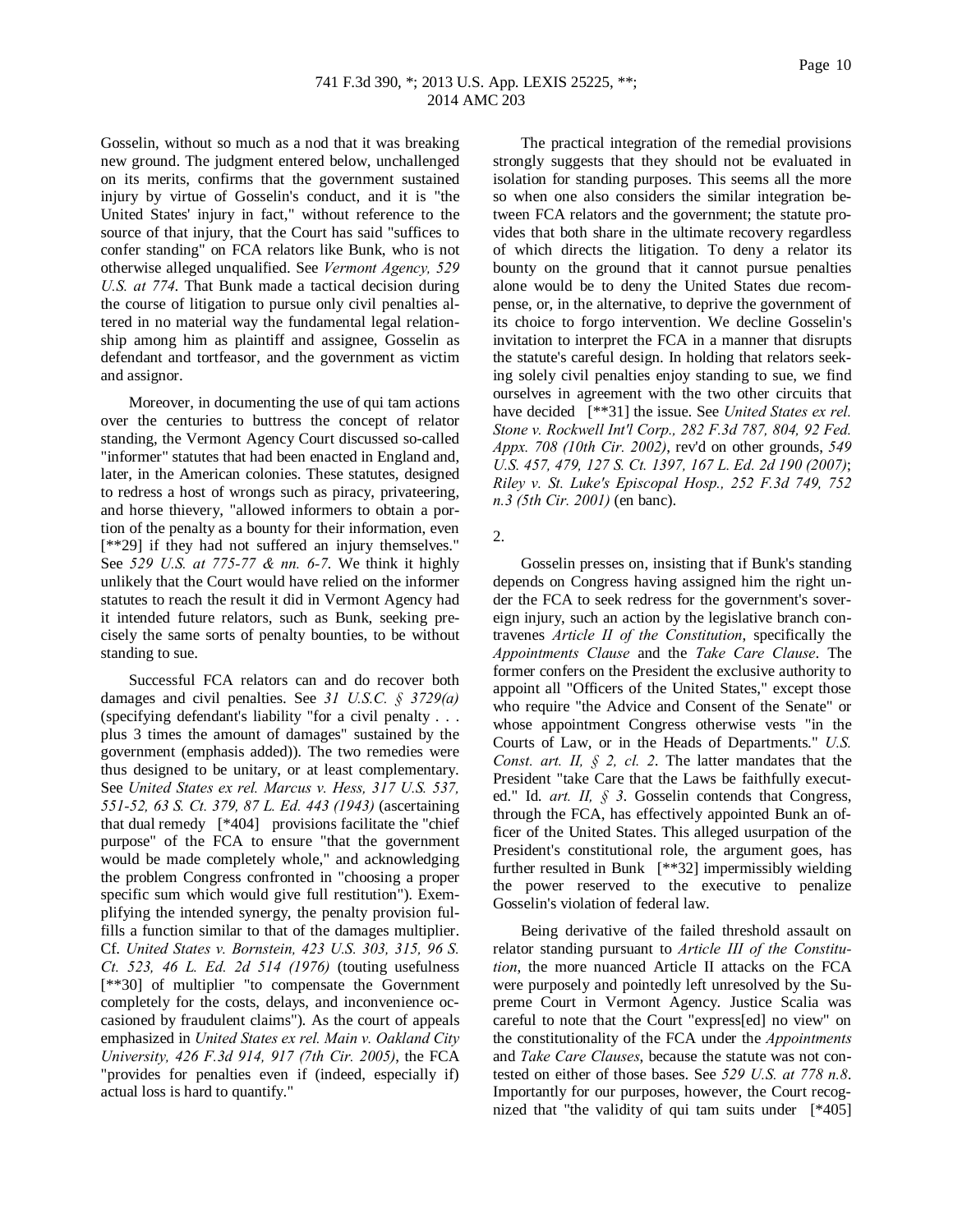those provisions," in contrast to the standing afforded the relator to bring suit, was not "a jurisdictional issue" requiring analysis and decision. *Id.*

The same is true here. Gosselin's constitutional challenges to the FCA are newly raised in its cross-appeal, having never been presented to the district court for consideration in the first instance. Although the question of Bunk's standing strikes at the heart of federal jurisdiction limited under Article III to cases and controversies, whether the [\*\*33] FCA contravenes Article II does not.

As one of our esteemed colleagues has aptly observed, "it remains the law of this circuit that when a party to a civil action fails to raise a point at trial, that party waives review of the issue unless there are exceptional or extraordinary circumstances justifying review." *Corti v. Storage Tech. Corp., 304 F.3d 336, 343 (4th Cir. 2002)* (Niemeyer, J., concurring) (collecting cases). We discern no compelling reason to depart from the usual rule in this case. See *Singleton v. Wulff, 428 U.S. 106, 121, 96 S. Ct. 2868, 49 L. Ed. 2d 826 (1976)* ("The matter of what questions may be taken up and resolved for the first time on appeal is one left primarily to the discretion of the courts of appeals."). The *Vermont Agency* Court exercised its discretion to withhold ruling on the Article II challenges not properly before it, and, under similar circumstances, we do the same.

#### B.

# 1.

We move on to address Bunk's appeal of the district court's ruling that it lacked authorization to enter judgment against Gosselin on the 9,136 false claims for civil penalties amounting to less than \$50 million and change (insofar as \$248,000 can be considered "change"), notwithstanding that Bunk was willing to accept [\*\*34] a remittitur to \$24 million. Bunk suggests that, to the extent the district court correctly concluded that the *Eighth Amendment* is contravened if the full force of the FCA is brought to bear on Gosselin, the statute can nonetheless be reformed within constitutional tolerances by imposing a civil penalty on fewer claims than proved or stipulated; the same result could be obtained by disregarding the \$5,500 floor per claim. In support of the reformation approach, Bunk points to Ayotte v. Planned Parenthood of Northern New England, in which the Supreme Court explained that "when confronting a flaw in a statute, we try to limit the solution to the problem. We prefer, for example, to enjoin only the unconstitutional applications of a statute while leaving other applications in force." *546 U.S. 320, 328-29, 126 S. Ct. 961, 163 L. Ed. 2d 812 (2006)*. We are content to leave the FCA as it is, however, by reaching the same result another way.

We begin with the proposition that litigation usually commences to redress a perceived wrong against one or more private persons or entities, or the public at large. As a society, we seek to encourage this structured, civilized form of dispute resolution, so it makes sense that parties availing [\*\*35] themselves of the courts to sue possess considerable latitude -- so far as may be fair to the defendant -- over how the suit progresses and ultimately culminates. In the normal course, the plaintiff or prosecutor determines the claims or charges to bring, how much discovery or investigation is reasonable to undertake, the evidence and testimony introduced to sustain the burden of proof, and whether to initiate or accept an offer of compromise.

The primacy of the complaining party is reflected in the legal vernacular. We often speak of the civil plaintiff being the [\*406] "master of his complaint." See, e.g., *Lincoln Prop. Co. v. Roche, 546 U.S. 81, 91, 126 S. Ct. 606, 163 L. Ed. 2d 415 (2005)* ("In general, the plaintiff is the master of the complaint and has the option of naming only those parties the plaintiff chooses to sue." (citation and internal quotation marks omitted)); *Johnson v. Advance Am., 549 F.3d 932, 937 (4th Cir. 2008)* (acknowledging that "plaintiffs, as masters of their complaint, can choose to circumscribe their class definition" to escape federal jurisdiction under Class Action Fairness Act); *Pueschel v. United States, 369 F.3d 345, 356 (4th Cir. 2004)* (explaining that claim raised in prior proceedings but not [\*\*36] adjudicated was subsequently precluded because plaintiff was responsible "as the master of her complaint, to make sure that the district court identified all of her claims"). Similarly, in the criminal context, it is taken for granted that prosecutors enjoy substantial discretion with regard to the persons and offenses they elect to charge. See *Bordenkircher v. Hayes 434 U.S. 357, 364, 98 S. Ct. 663, 54 L. Ed. 2d 604 (1978)* ("In our system, so long as the prosecutor has probable cause to believe that the accused committed an offense defined by statute, the decision whether or not to prosecute, and what charge to file or bring before a grand jury, generally rests entirely in his discretion.").

It is hardly surprising, then, that the FCA was crafted in acknowledgment of the flexibility typically afforded the government to right a public wrong. At the threshold, the United States is vested with the discretion to file or forgo suit. See *31 U.S.C. § 3730(a)* (providing that, after diligent investigation, "[i]f the Attorney General finds that a person has violated or is violating *section 3729*, the Attorney General may bring a civil action under this section against the person (emphasis added)). If a relator initiates suit, [\*\*37] then the government "may elect to intervene and proceed with the action." Id. *§ 3730(b)(2)* (emphasis added). Upon intervention and notwithstanding the objection of the relator, the govern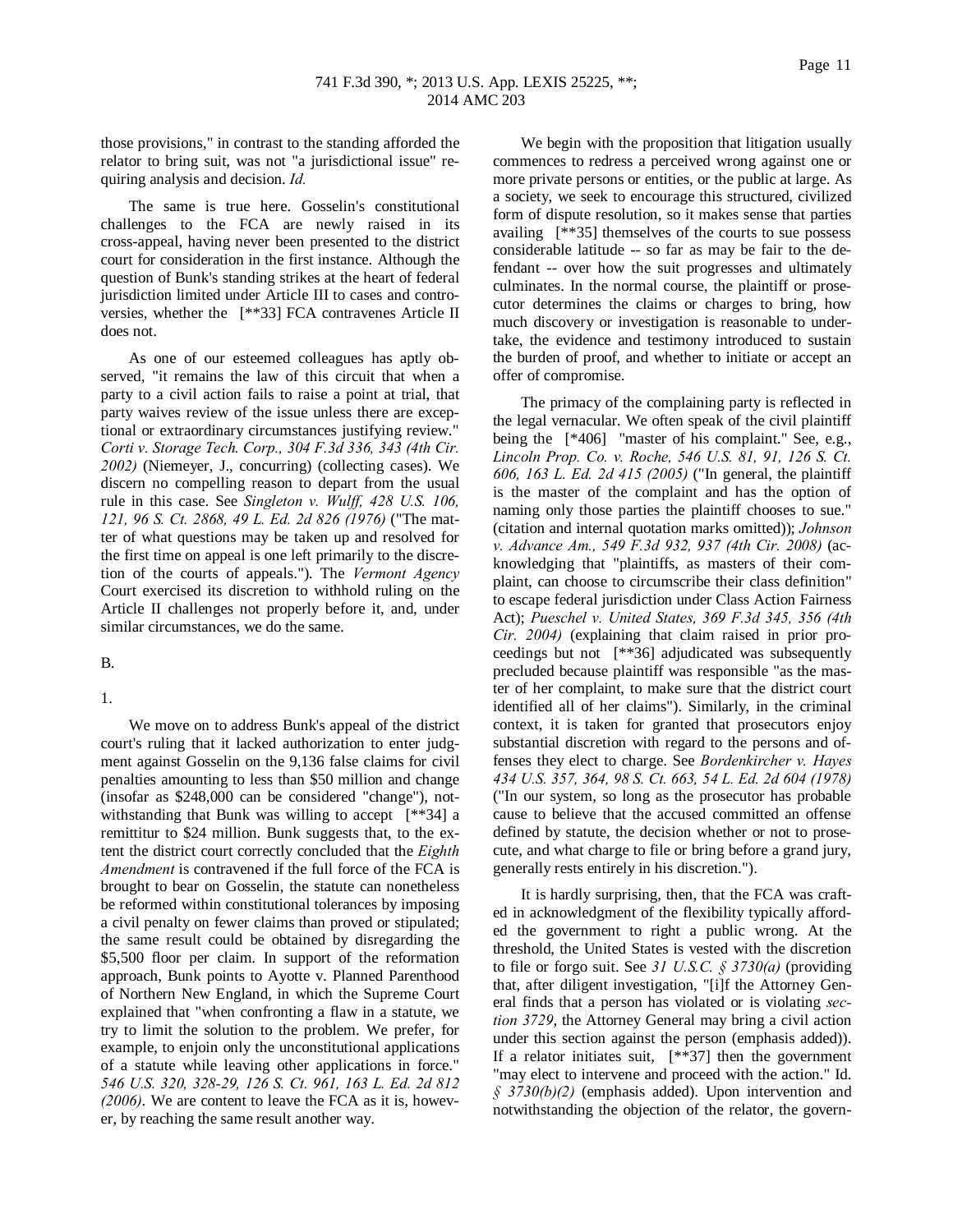ment may, after a hearing before the court, dismiss or settle the suit, see id.  $\frac{2}{3}$  3730(c)(2)(A)-(B), prerogatives that, absent intervention, inhere in either the government or a relator suing as the government's assignee.

By requesting the district court to enter judgment for a reduced amount of \$24 million on the claims he brought, Bunk, as the government's assignee, was merely exercising his discretion to attempt to bring the case to a suitable conclusion following the jury's verdict in his favor. A dispute can be settled, of course, at any time before litigation has commenced, during its pendency, or after it has finished. And settlements often take the form of a consent judgment. Bunk's proposal, being unilateral, was not a settlement. It was, however, doubtlessly intended to make the prospect of settlement more palatable for Gosselin, or -- failing that immediate resolution -- to smooth Bunk's path before the district court and on appeal against the looming *Eighth Amendment* challenge.

In short, Bunk's [\*\*38] effort at a voluntary remittitur was just the sort of arrow that a plaintiff is presumed to possess within his quiver. It must be the rare case indeed where the plaintiff prevails before a jury, then, under no overt influence from the court or the defendant, elects to take a lesser judgment before the ink has dried on the verdict form. Nevertheless, we imagine that the plaintiff's discretion to willingly do so is virtually unbounded. In *United States v. Mackby, 339 F.3d 1013 (9th Cir. 2003)*, the district court entered judgment against the defendant under the FCA for treble damages in excess of \$174,000 stemming from 1459 false claims. Although the defendant was also liable for civil penalties on each claim, the court, at [\*407] the government's request, assessed the \$5,000 minimum on only 111 of the claims to add \$555,000 to the judgment. Neither the court nor the defendant questioned the government's discretion to proceed in such a manner. Accord *Peterson v. Weinberger, 508 F.2d 45, 55 (5th Cir. 1975)* (approving entry of judgment on civil penalties for only 50 of 120 false claims "where the imposition of forfeitures might prove excessive and out of proportion to the damages sustained by [\*\*39] the Government").

By our observations, we do not mean to imply that a district court is at the mercy of either the government or a relator in an FCA proceeding. Quite the opposite is true: the court remains in firm control of those aspects of the litigation over which it has always had domain, including without limitation scheduling and discovery, the admission and exclusion of evidence, and the conduct of trial. But the court must permit the government or its assignee the freedom to navigate its FCA claims through the uncertain waters of the *Eighth Amendment*.

We reluctantly acknowledge that the perceived tension between the FCA and the *Excessive Fines Clause of*  *the Eighth Amendment*, which so understandably concerned the district court, is a monster of our own creation. The FCA as enacted could arguably have been construed as authorizing a total civil penalty not to exceed \$11,000 (in addition to treble damages) against anyone planning or executing a scheme to defraud the government. See *31 U.S.C. § 3729(a)* (providing that any person presenting, facilitating through certain means, or conspiring to present government with a false or fraudulent claim "is liable to the United States Government [\*\*40] for a civil penalty" now ranging from \$5,500 to \$11,000 (emphasis added)).

We eschewed such a narrow interpretation, however, in *Harrison v. Westinghouse Savannah River Co., 176 F.3d 776 (4th Cir. 1999)* ("Harrison I"), a relator's appeal from the district court's dismissal order, wherein the defendant was alleged to have misrepresented costs and withheld disclosures to obtain subcontracting approval from the government. With respect to the defendant's requests for reimbursement of its payments to the subcontractor, we concluded that the FCA "attaches liability, not to the underlying fraudulent activity . . . but to the claim for payment." *Harrison I, 176 F.3d at 785* (citation and internal quotation marks omitted). Moreover, "each [invoice] constitutes a claim under the False Claims Act," *id. at 792*, on the ground that these invoiced "claim[s] for payment . . . [were] . . . submitted under a contract which was fraudulently approved," *id. at 793-94*. In so ruling, we took note of substantial amendments to the FCA thirteen years earlier, reflecting the determination of Congress to "'enhance the Government's ability to recover losses sustained as a result of fraud.'" *Id. at 784* (quoting [\*\*41] S. Rep. No. 99-345, at 2 (1986), reprinted in 1986 U.S.C.C.A.N. 5266)).

That approach proved just the tonic in the Harrison cases, where, it would turn out, the defendant was penalized nearly \$200,000 for submitting twenty-five false invoices. See *United States ex rel. Harrison v. Westinghouse Savannah River Co., 352 F.3d 908, 913, 920 (4th Cir. 2003)* ("Harrison II"). It was inevitable, we suppose, in view of the vast number of government contracts - many of prodigious size and sophistication -- that we would confront FCA actions involving thousands of invoices, thus exposing culpable defendants to millions of dollars of liability for civil penalties. We are entirely comfortable with that proposition. When an enormous public undertaking spawns a fraud of comparable breadth, the rule set forth in *Harrison* [\*408] *I* helps to ensure what we reiterate is the primary purpose of the FCA: making the government completely whole. See *Harrison II, 352 F.3d at 923* (citing *Hess, 317 U.S at 551-52*).

The district court's methodology cannot be said to have furthered that statutory purpose. Indeed, an award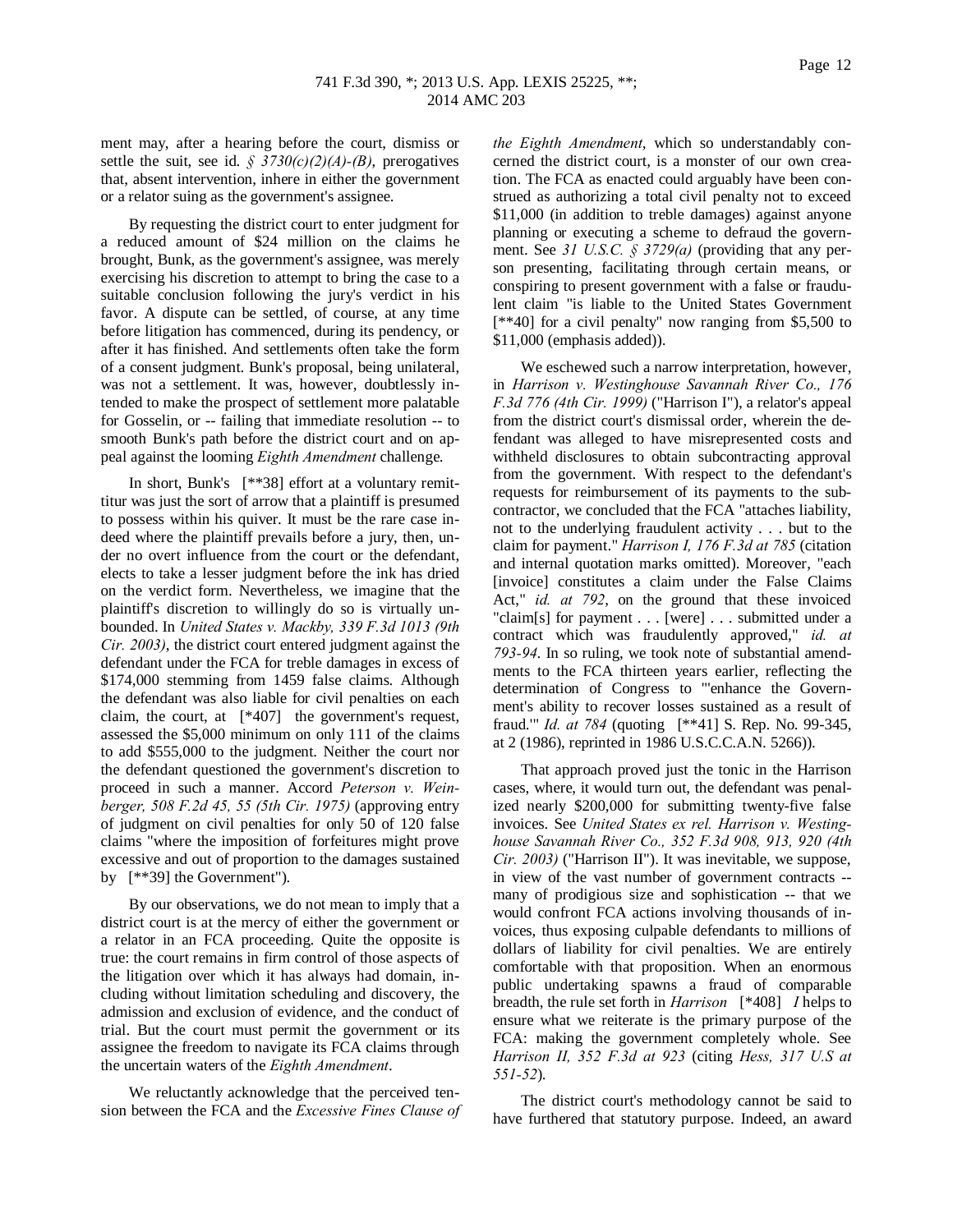of nothing at all because the claims were so voluminous provides a perverse incentive for dishonest contractors [\*\*42] to generate as many false claims as possible, siphoning ever more resources from the government. Though we agree that the number of false invoices presented is hardly a perfect indicator of the relative liability that ought to attach to an FCA defendant, injustice is avoided in the particular case by the discretion accorded the government and a relator to accept reduced penalties within constitutional limits, as ultimately adjudged by the courts.

#### 2.

An important question remains as to whether \$24 million is an excessive fine as applied to Gosselin's misconduct in connection with the DPM scheme. According to the Supreme Court, "[t]he touchstone of the constitutional inquiry under the *Excessive Fines Clause* is the principle of proportionality: The amount of the forfeiture must bear some relationship to the gravity of the offense that it is designed to punish." *United States v. Bajakajian, 524 U.S. 321, 334, 118 S. Ct. 2028, 141 L. Ed. 2d 314 (1998)*. The test is by no means onerous. A cumulative monetary penalty such as that imposed under the FCA will violate the *Eighth Amendment* proscription against excessive fines in the infrequent instance that it is "grossly disproportional to the gravity of a defendant's offense." Id.

The [\*\*43] defendant in Bajakajian, travelling with his family from the United States to Cyprus, was detained by customs officials in Los Angeles upon being discovered with cash in his possession totalling \$357,144. The defendant pleaded guilty to attempting to leave the United States with more than \$10,000 without reporting it, see 31 U.S.C.  $\S$  5316(a)(1)(A), and the government sought forfeiture of the entire amount. In reviewing the judgment of the Ninth Circuit that the government was entitled to only \$15,000, the Supreme Court assessed the gravity of the defendant's offense by its nature and the harm it caused.

In that regard, the Court explained that the defendant's "crime was solely a reporting offense. It was permissible to transport the currency out of the country so long as he reported it." *Bajakajian, 524 U.S. at 337*. Moreover, the "violation was unrelated to any other illegal activities. The money was the proceeds of legal activity and was to be used to repay a lawful debt." *Id. at 338*. Further, the Court observed, the defendant did "not fit into the class of persons for whom the statute was principally designed: He is not a money launderer, a drug trafficker, or a tax evader." Id. Conviction [\*\*44] of the failure-to-report offense carried a term of imprisonment of no longer than six months and a maximum fine of \$5,000, "confirm[ing] a minimal level of culpability."

See *id. at 338-39*. Finally, the resultant harm from the defendant's failure to report the cash he was carrying was described as "minimal," with "no fraud on the United States, and . . . no loss to the public fisc." *Id. at 339*. The Court thus affirmed the judgment of the court of appeals, recognizing that the amount sought was "larger than the \$5,000 fine imposed by the District Court by many orders of magnitude, and it bears no articulable correlation [\*409] to any injury suffered by the Government." *Id. at 340*.

The circumstances of this appeal could not be more readily distinguishable from those evaluated by the Supreme Court in *Bajakajian*. Signed into law by President Lincoln in the midst of the Civil War, the FCA was enacted specifically "in response to overcharges and other abuses by defense contractors." *Harrison I, 176 F.3d at 784*. As a defense contractor, Gosselin is precisely within the class of wrongdoers contemplated by the FCA. Gosselin did not commit some sort of technical offense; its misdeeds were of substance. [\*\*45] For analogous misconduct in connection with the ITGBL program as it pertained to the Cartwright Channels, Gosselin was convicted of conspiring to defraud the United States, as proscribed by *18 U.S.C. § 371*, and of conspiring to restrain trade, in contravention of *15 U.S.C. § 1*. Those offenses carry maximum prison terms under the pertinent statutes of, respectively, five and ten years.

Though Bunk sought no damages, the question of economic harm to the government arising from the DPM false statements was fiercely contested before the district court. The court ultimately concluded that there was insufficient evidence of any harm, a notion seemingly inconsistent with Gosselin's apparent profit motive in making the statements at issue. The undisputed evidence revealed a substantial short-term price increase under the DPM contract for similar services previously provided, perhaps in excess of \$2 million, and there is no doubt that the government has suffered significant opportunity costs from being deprived of the use of those funds for more than a decade.

For purposes of our *Eighth Amendment* analysis, however, the concept of harm need not be confined strictly to the economic realm. The prevalence [\*\*46] of defense contractor scams, as often portrayed in the media, shakes the public's faith in the government's competence and may encourage others similarly situated to act in a like fashion. We made the proper point more than fifty years ago in Toepleman v. United States:

> [N]o proof is required to convince one that to the Government a false claim, successful or not, is always costly. Just as surely, against this loss the Government may protect itself, though the damage be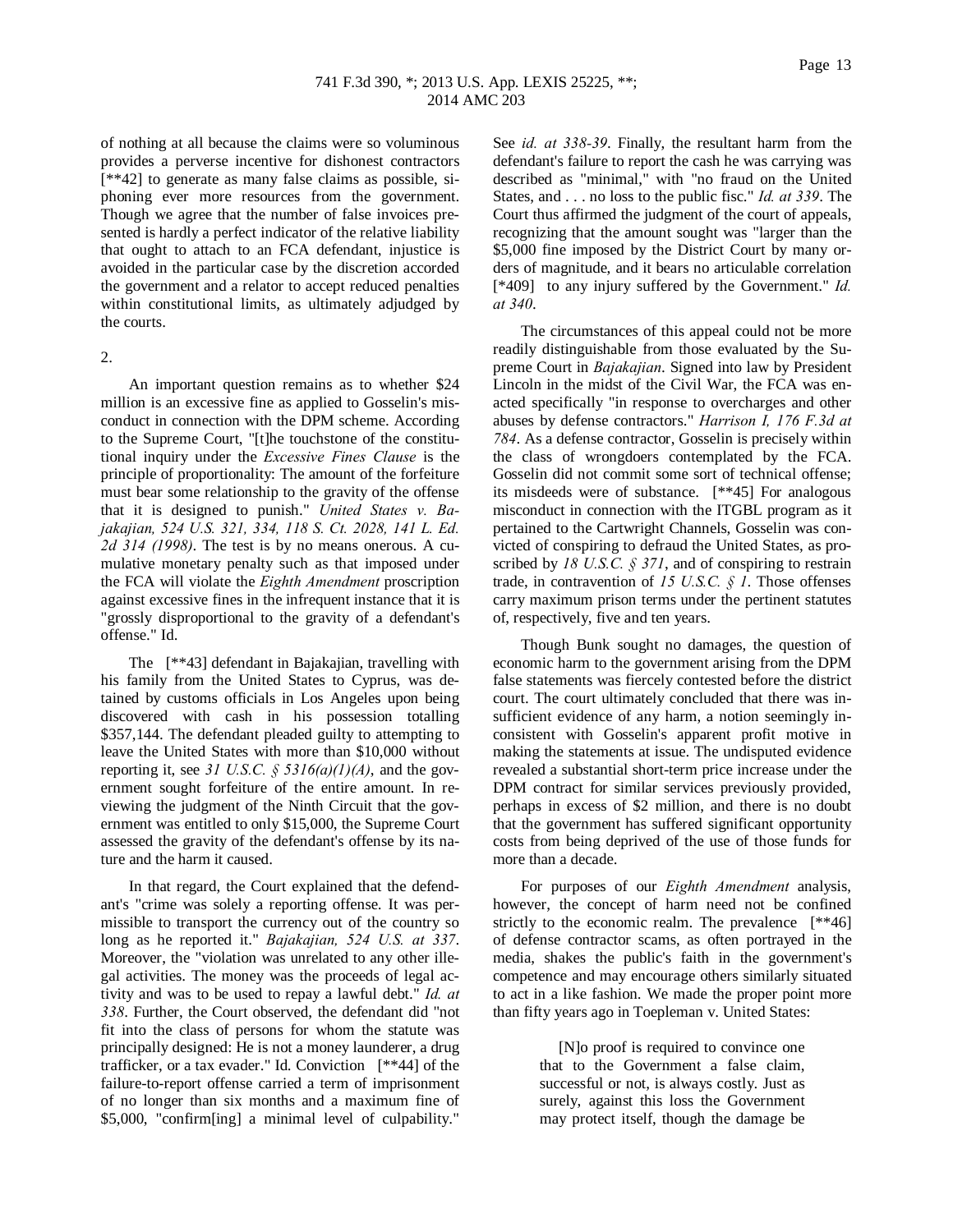not explicitly or nicely ascertainable. The [FCA] seeks to reimburse the Government for just such losses. For a single false claim[, the civil penalty] would not seem exorbitant. Furthermore, even when multiplied by a plurality of impostures, it still would not appear unreasonable when balanced against the expense of the constant Treasury vigil they necessitate.

*263 F.2d 697, 699 (4th Cir. 1959)*. Thus, to analyze whether a particular award of civil penalties under the FCA is "grossly" disproportionate such as to offend the *Excessive Fines Clause*, we must consider the award's deterrent effect on the defendant and on others perhaps contemplating a related course of fraudulent conduct.

Under the circumstances before us, we  $[**47]$  are satisfied that the entry of judgment on behalf of Bunk for \$24 million on the DPM claim would not constitute an excessive fine under the *Eighth Amendment*. That amount, we think, appropriately reflects the gravity of Gosselin's offenses and provides the necessary and appropriate deterrent effect going forward. To the extent that the district court was of the view that the constitutional threshold could not exceed \$1.5 million, we have reviewed its decision de novo, see *Bajakajian, 524 U.S. at* 336  $\&$  *n.10*, and have  $[*410]$  come to the different conclusion set forth above.<sup>14</sup>

> 14 Gosselin interposes a number of arguments to the effect that, for myriad reasons, Bunk and the government are estopped from advocating for a substantial penalty. See Br. for Defendants-Appellees/Cross Appellants at 36-39, 59-65. We have carefully considered each of these arguments, and we reject them.

C.

The government appeals the district court's *Rule 50(a)* determination as to the larger portion of its FCA claim, that is, those aspects of the claim seeking to hold Gosselin liable for its price-fixing conduct affecting all channels with a German terminus. For purposes of this discussion, we exclude the smaller portion of [\*\*48] the FCA claim relating to the Cartwright Channels, for which the government has received judgment and has not appealed. See supra note 9. The linchpin of the court's decision was a provision of the Shipping Act of 1984, *46 U.S.C. App. §§ 1701-1719*, barring application of the antitrust laws to "any agreement or activity concerning the foreign inland segment of through transportation that is part of transportation provided in a United States import or export trade." Id. *§ 1706(a)(4)*. <sup>15</sup> The court concluded that the provision accurately described Gosselin's agreements and activity to inflate the landed rate, reasoning further "that a false claim under the FCA cannot be predicated on price fixing conduct that enjoys a statutory immunity from the antitrust laws." J.A. 1137.<sup>16</sup>

> 15 The Shipping Act was amended and recodified in 2006, with the result that substantially the same provision now appears at *46 U.S.C. § 40307(a)(5)*. The referenced exemption applies by its literal terms merely to liability under the antitrust laws, but, strictly for purposes of this decision, we assume that it may also apply to exempt persons from FCA liability.

> 16 In deciding the immunity issue, the district court relied [\*\*49] in part on the Ninth Circuit's opinion in *United States v. Tucor International, Inc., 189 F.3d 834, 836-38 (9th Cir. 1999)*, wherein the court of appeals declared the defendants immune from antitrust liability pursuant to  $\int$  1706(a)(4). The facts and circumstances surrounding Gosselin's case are dissimilar to those in *Tucor,* which, in any event, is not the law of this Circuit.

In the criminal proceedings pertaining to the Cartwright Channels, during which Gosselin admitted to similar price fixing, we rejected the same immunity argument. See *United States v. Gosselin World Wide Moving, N.V., 411 F.3d 502, 509-11 (4th Cir. 2005)*. Mindful of the canon that exemptions from antitrust liability are to be narrowly construed, our friend Judge Wilkinson reasoned that because Gosselin's "collusive effort was aimed at the entire through transportation market, rather than just the foreign inland segment, we do not think that they can claim exemption." *Id. at 510*.

Put another way, Gosselin's price-fixing scheme did not inflate in isolation merely the landed rate quoted the freight forwarders; it inflated the all-inclusive through rates that the freight forwarders were induced to bid (and MTMC was compelled [\*\*50] to pay) on each of the channels between the United States and Germany. The scheme thus concerned more than just the foreign inland segments from which the landed rate was derived. That the effect may have been more drastic in the Covan and Cartwright Channels -- burdened with the additional encumbrance of Gosselin's bid-rigging efforts -- is insufficient reason to segregate the other channels for purposes of the immunity analysis.

Adhering to our decision in the criminal proceedings, the district court correctly granted summary judgment against Gosselin as to liability on that portion of the [\*411] FCA claim regarding the Cartwright Channels. The court, however, incorrectly ruled as a matter of law in Gosselin's favor on the company's price-fixing con